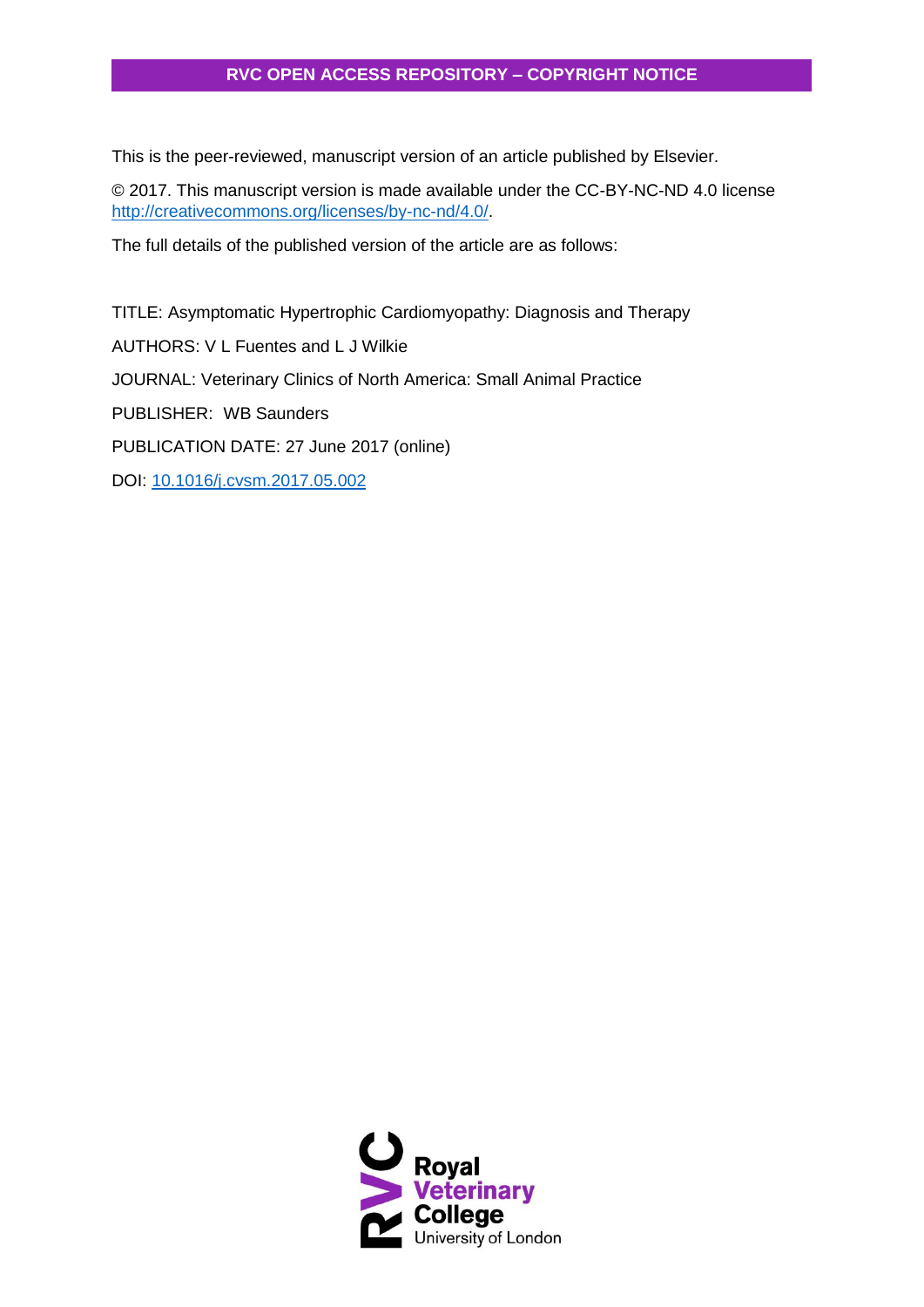## **Asymptomatic hypertrophic cardiomyopathy: diagnosis and therapy**

Virginia Luis Fuentes<sup>a</sup> Lois J Wilkie<sup>b</sup> <sup>a</sup>Department of Clinical Science and Services, The Royal Veterinary College, UK <sup>b</sup>Vets4Pets, Sudbury, UK

## **Corresponding author:**

Virginia Luis Fuentes; Department of Clinical Sciences and Services, The Royal Veterinary College, Hawkshead Lane, North Mymms, Hatfield, Herts AL9 7TA, UK. Email: vluisfuentes@rvc.ac.uk

## **Keywords**

Echocardiography; cats; screening; biomarkers; risk; dynamic outflow tract obstruction; thromboembolism

## **Synopsis**

Hypertrophic cardiomyopathy (HCM) affects 1 in 7 cats and is especially common in older cats. Although many cats with HCM will have normal life expectancy, some cats develop lifethreatening complications such as congestive heart failure (CHF), arterial thromboembolism (ATE) or sudden death. It is important to identify these 'high-risk cats. NT-proBNP is a useful initial screening test, and cats with plasma concentrations > 100 pmol/l should be further investigated, ideally by a cardiologist. Alternatively, if 'in-house' echocardiography reveals left atrial (LA) dilation, this may be sufficient grounds to consider a cat 'high-risk', and clopidogrel treatment to prevent ATE should be discussed with the owner. For cats with NTproBNP concentrations <100 pmol/l and/or cats with normal LA size, NT-proBNP measurement should be repeated in 12 months as these findings do not rule out 'low-risk' HCM.

## **Key Points**

- Asymptomatic hypertrophic cardiomyopathy is common, affecting approximately 15% of apparently healthy cats and up to 25% of cats over 9 years of age.
- Diagnosis should focus on identifying cats with 'high-risk' HCM: those with increased risk of congestive heart failure or arterial thromboembolism.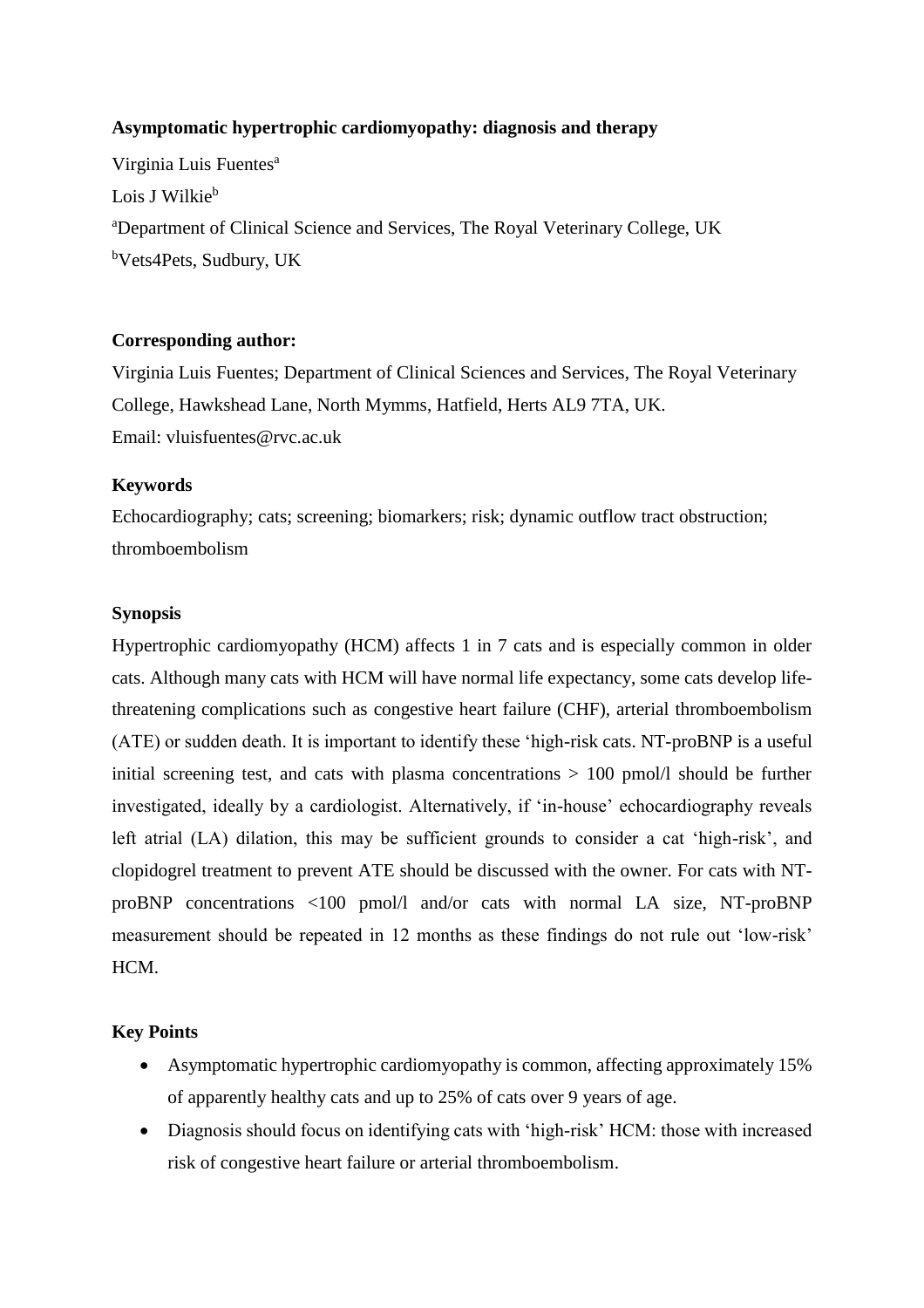- Murmur intensity does not correlate with the severity of HCM, and many high-risk cats have no audible murmur.
- The plasma biomarker NT-proBNP can be used as an initial screening test for high-risk HCM.
- A focussed 'in-house' echo to evaluate left atrial size provides important information: left atrial enlargement indicates high-risk HCM.

## **Disclosures**

The authors have no disclosures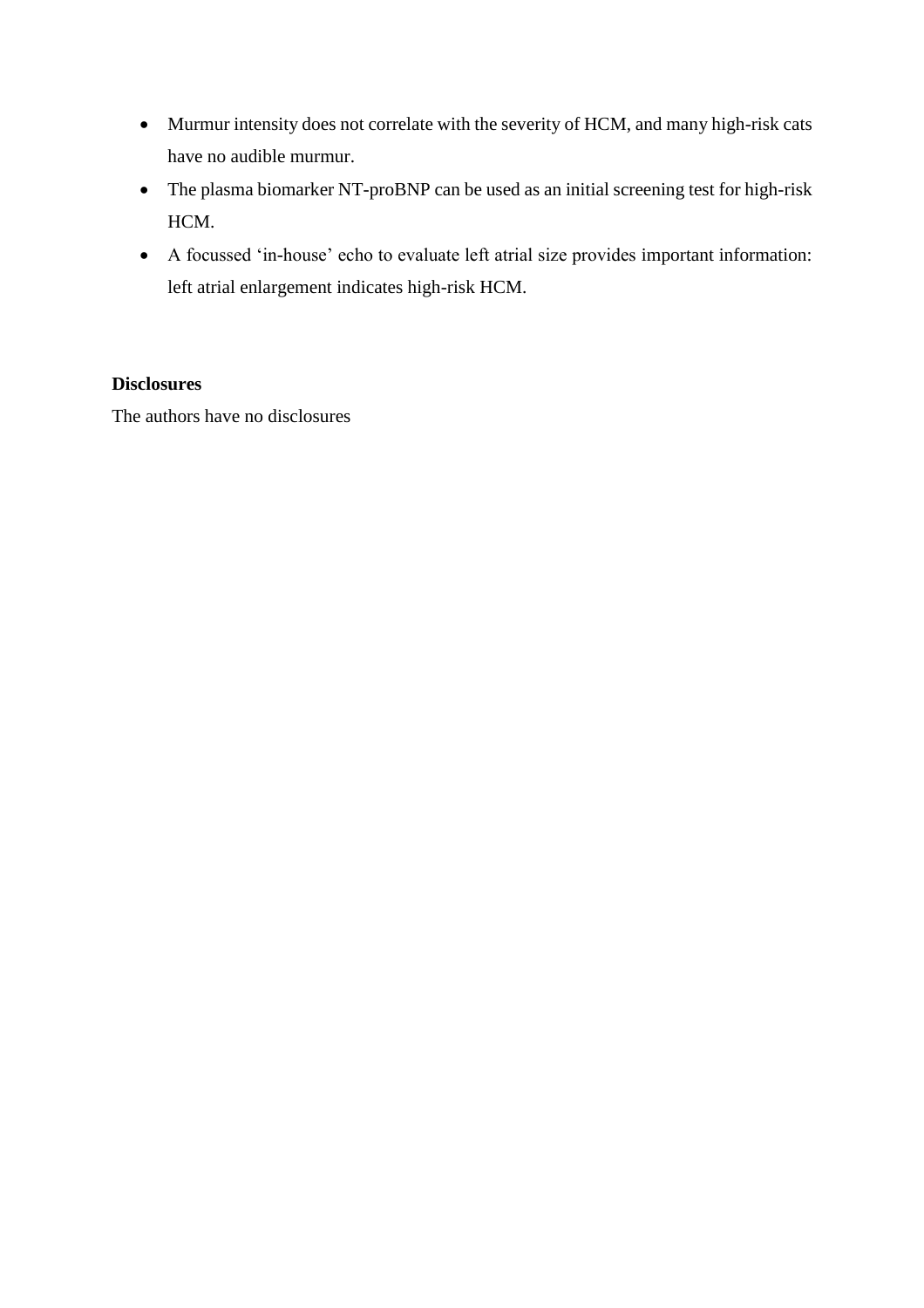#### **Introduction**

Hypertrophic cardiomyopathy (HCM) is a disease of the myocardium where the walls of the left ventricle (LV) are abnormally thickened, and has a reported prevalence in cats of around 15%.1-3 This means that HCM is one of the more common clinical conditions in domestic cats, but fortunately the majority of cats with HCM appear to have a benign clinical course (Figure 1).<sup>4</sup> Some cats with HCM will nevertheless develop congestive heart failure (CHF), arterial thromboembolism (ATE) or sudden death (SCD).<sup>4,5</sup> It is vital to identify these 'high-risk' cats with HCM as interventions such as general anesthesia or intravenous fluid therapy (IVFT) in this sub-group can result in CHF. Furthermore, antithrombotic therapy may potentially reduce their risk of ATE.

Although our understanding of risk factors for CHF and ATE has improved, many cats still remain undiagnosed until they reach a clinical crisis because we fail to screen adequately for these risk factors. Although echocardiography is the principal diagnostic tool for the identification of HCM, identifying affected cats with mild disease using echocardiography can sometimes be challenging even for experienced cardiologists. We suggest the emphasis for most clinicians should be on identification of cats with 'high-risk' HCM, and fortunately there are strategies available to the general practitioner for recognizing these vulnerable cats.

#### **Diagnosis of HCM**

#### *Signalment*

The prevalence of HCM in apparently healthy young cats is relatively low (<5%), but HCM prevalence increases steadily with age, reaching nearly 30% in asymptomatic cats aged 9 years and older (Table 1).<sup>1</sup> Most cats remain asymptomatic and although clinical signs can occur at any age, the largest pool of 'at-risk' cats is among older cats. More male than female cats develop HCM, but male cats with HCM do not appear to be at higher risk of CHF or sudden death than female cats with HCM. Although several pedigree breeds are reportedly predisposed, HCM is also common in non-pedigree cats. Obesity has recently been suggested as another risk factor for left ventricular hypertrophy in cats.<sup>1</sup> Note that although older/ overweight/ male cats are more likely to be affected with HCM than other cats, these factors are not specific risk factors for cardiac mortality within the HCM population as a whole.<sup>5</sup>

## *Physical Examination*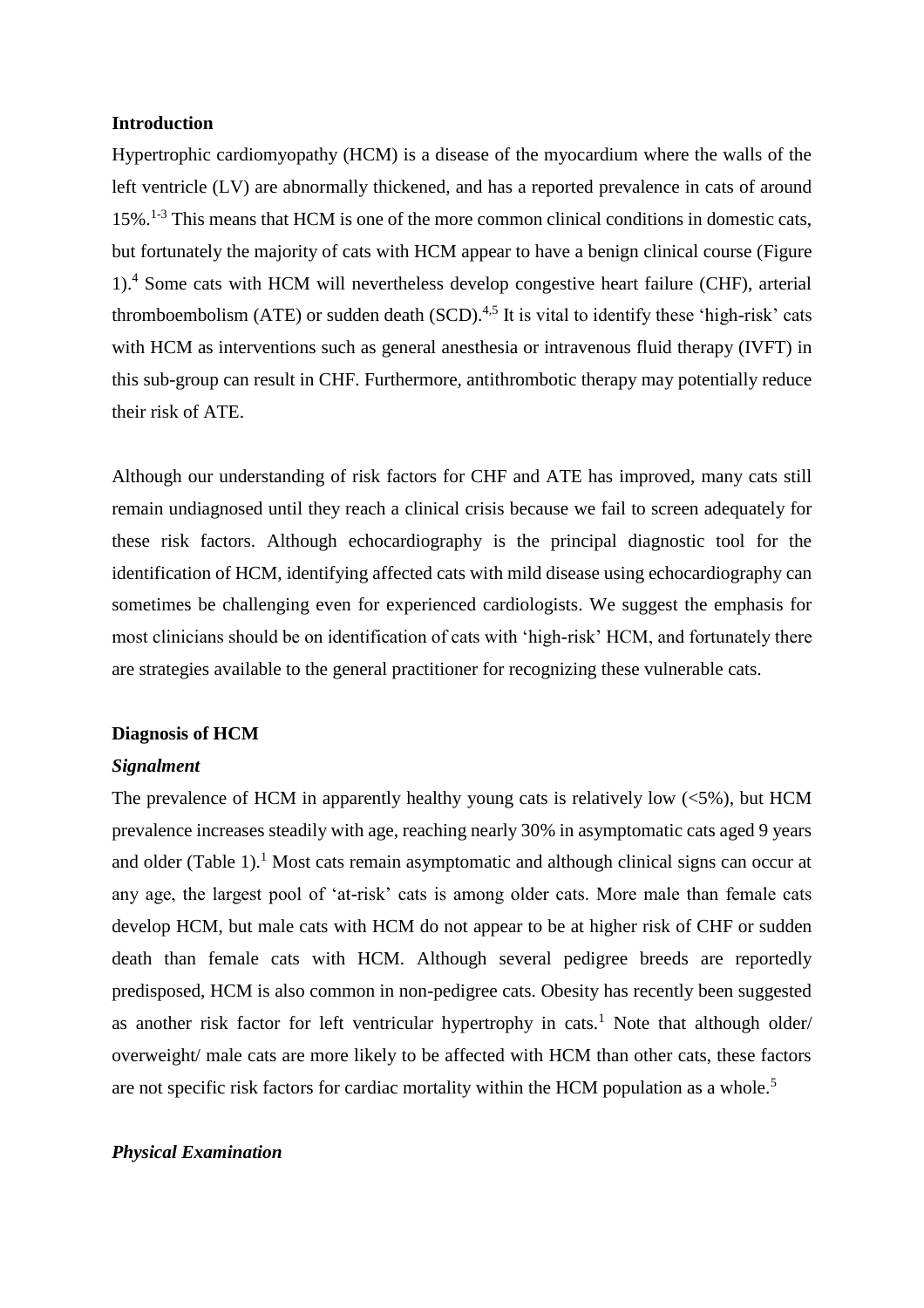Cardiac murmurs occur in 20-60% of cats, with the proportion of cats with a murmur increasing with age.<sup>1</sup> Causes of a heart murmur in cats include structural heart disease (myocardial disease, congenital heart disease); high cardiac output (e.g. anemia and hyperthyroidism); and 'innocent' (non-pathologic) murmurs. Murmurs in cats with HCM are often associated with dynamic left ventricular outflow tract (LVOT) obstruction, although they can also be associated with mid-ventricular obstruction of the LV. $6,7$  Although loud murmurs are more likely to indicate structural heart disease and very loud murmurs (grade V/VI or greater) usually indicate congenital defects, it is often not possible to differentiate normal cats with innocent murmurs from cats with HCM. With both innocent murmurs and murmurs associated with HCM, the murmur intensity may vary with sympathetic tone. A change in murmur intensity does not necessarily indicate a change in disease status. Furthermore, a murmur may be absent in some cats with HCM, and the proportion of affected cats without a murmur increases in older populations. It is therefore important to realise that *murmur intensity does not relate to the severity of HCM*, and cats with HCM but no murmur have an increased risk of cardiac mortality.<sup>4</sup> Sinus tachycardia does not appear to be related to risk of CHF as it is in dogs.

Gallop sounds are a much more specific finding for HCM than heart murmurs. A gallop sound is said to be present when the S3 or S4 diastolic filling sounds are audible, and this generally reflects diastolic dysfunction. Gallop sounds are heard most often with high left atrial pressures and a stiff left ventricle, as found in 'high-risk' HCM but also with hyperthyroidism or anemia. Gallop sounds heard in geriatric cats that are otherwise normal may be related to delayed relaxation or may in fact be a systolic click misheard as a diastolic sound. An audible arrhythmia may also suggest underlying structural heart disease. Auscultation of either a gallop sound or arrhythmia is associated with increased risk of cardiac mortality,<sup>4</sup> (Box 1) and is grounds for further investigation.

#### **Imaging and additional testing**

Often the presence of a heart murmur alerts suspicion that a cat may have HCM, but it is important to rule out non-cardiac diseases that are associated with a murmur and require specific treatment. Blood pressure should be measured in every cat with a murmur, and anemia should also be ruled out (especially if mucous membranes are pale). In older cats with a murmur, thyroxine should always be measured.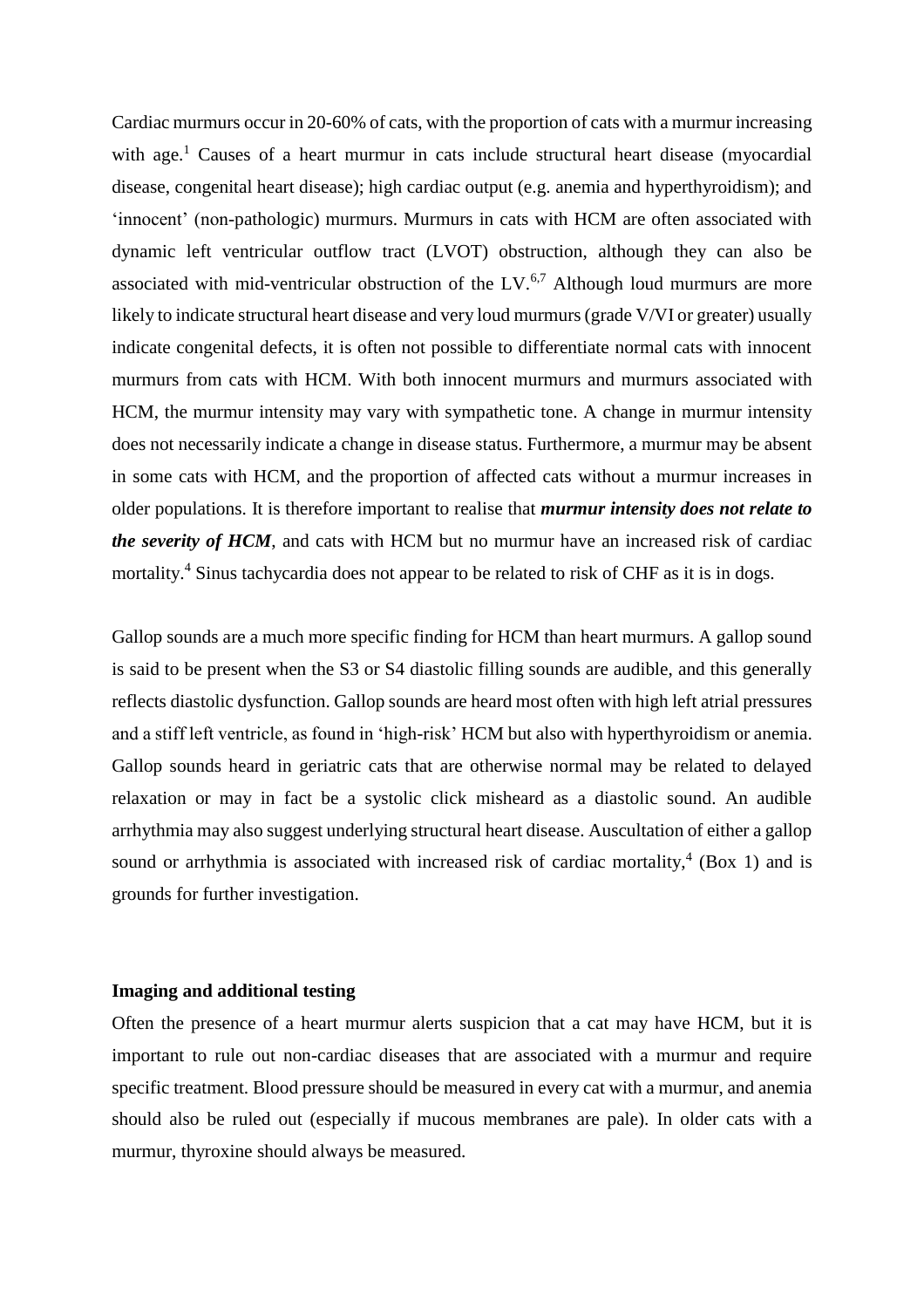The gold standard test for diagnosing HCM is echocardiography, and many of the most important prognostic indicators in cats are echocardiographic variables. This can be a problem for many general practitioners, as cats are difficult to scan and echocardiography requires years of training and experience to make accurate measurements. It is particularly challenging to differentiate normal cats from those with mild localized hypertrophy, which is often the scenario when screening pedigree breeding cats for HCM, and is best left to specialists.<sup>8</sup> Fortunately, it is less challenging to differentiate high-risk cats with HCM from other cats using echocardiography. It is worth developing sufficient expertise to be able to carry out an 'inhouse' echocardiogram, focussed on assessment of left atrial (LA) size.

#### **Echocardiography**

The diagnosis of HCM is based on measurement of LV end-diastolic wall thickness. In clinical practice, LV hypertrophy is most often defined as LV wall thickness of 6 mm or greater. Other causes of LV hypertrophy should be ruled out before making a diagnosis of HCM; these include systemic hypertension, hyperthyroidism, hypersomatotropism, aortic stenosis, and pseudohypertrophy (wall thickening associated with hypovolemia). Of these conditions, systemic hypertension may be the most common in asymptomatic cats.

#### *High-risk HCM – echocardiographic features*

Cats with a high risk of CHF or ATE can be identified by the presence of the echocardiographic features listed in Table 2. Left atrial fractional shortening (LAFS%), LV systolic dysfunction and extreme LV hypertrophy have been reported to be independent predictors of cardiac mortality in cats with HCM.<sup>4</sup> Left atrial assessment is potentially within reach of any clinician with access to an ultrasound machine and appropriate ultrasound probe (thoracic radiography does not appear to be very sensitive for this purpose). <sup>9</sup> Use of thoracic ultrasound as a rapid cage-side test for trauma patients is becoming more widespread  $10,11$ , and a focused echocardiographic exam to assess left atrial size provides invaluable information to help stratify risk in cats suspected of having HCM. Some of the other factors listed in Table 2 require a greater degree of echocardiographic skill. In asymptomatic cats the LA variables and extreme LV hypertrophy are the most likely to be present. Systolic dysfunction has not been traditionally considered to be a feature of HCM in cats, but we are now recognizing a 'burn-out' phase of HCM that is termed 'end-stage HCM', and these cats have a particularly poor prognosis.<sup>12</sup> Myocyte death and replacement fibrosis in cats with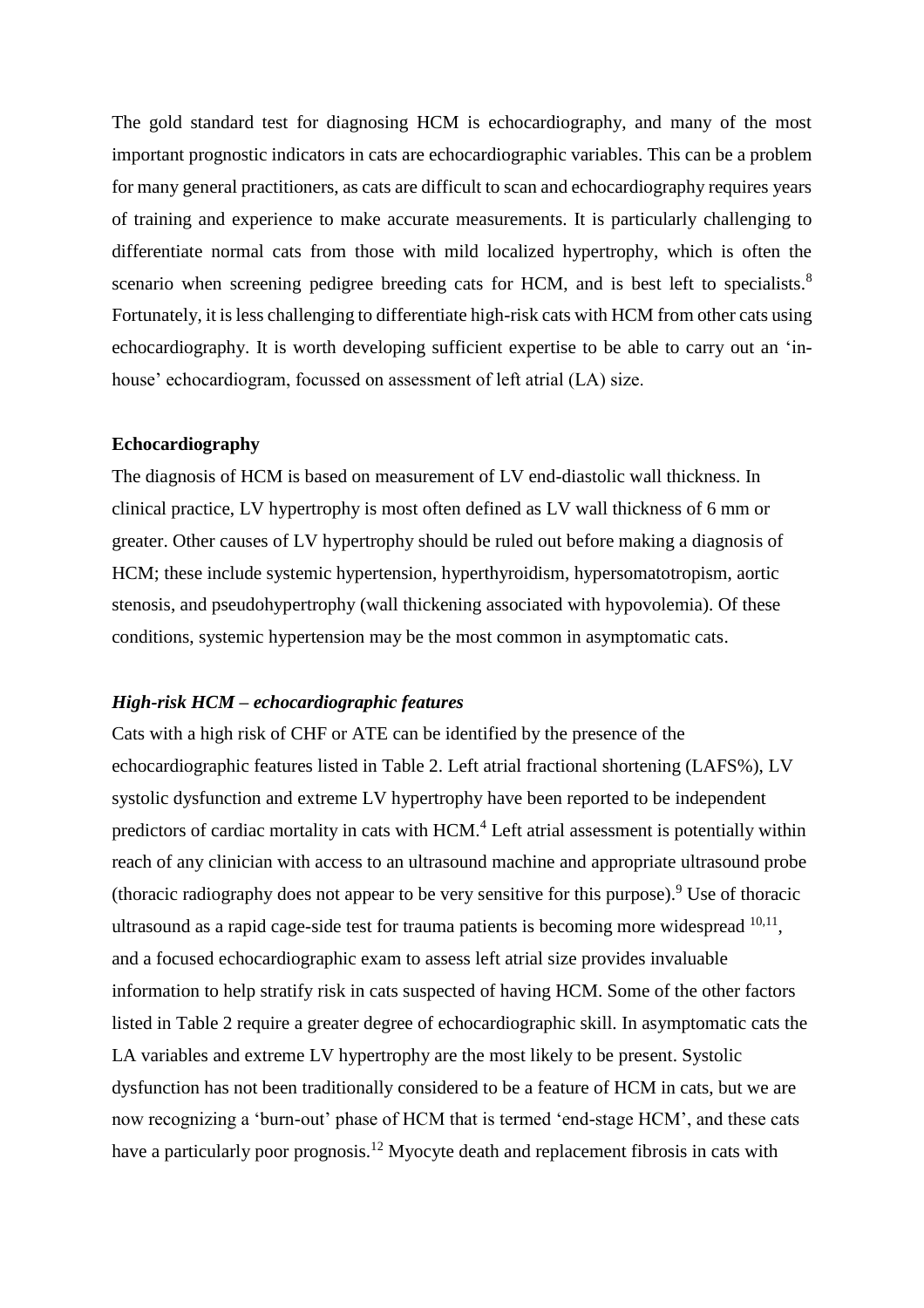end-stage HCM can result in wall thinning, reducing any resemblance to the original HCM phenotype.

## **Dynamic LVOT obstruction**

Around a third of cats with HCM have LVOT obstruction due to systolic anterior motion  $(SAM)$  of the anterior mitral valve leaflet.<sup>1</sup> Abnormal arrangement of papillary muscles and chordae tendineae is common in cats with HCM, and can lead to abnormal movement of the anterior mitral valve leaflet towards the interventricular septum during systole  $(SAM)$ .<sup>13</sup> The obstruction of the LV outflow tract caused by the abnormal position of the mitral leaflet leads to increased LV work and turbulent ejection of blood flow. At the same time, the MV leaflets fail to close effectively to seal the mitral annulus, resulting in secondary mitral regurgitation. Both turbulent LVOT flow and mitral regurgitation will result in a murmur. An increase in LV contractility increases the SAM, so in some cats dynamic LVOT obstruction (and a murmur) may only be present during stress or excitement.

The clinical significance of dynamic LVOT obstruction in cats is not known. In people with HCM, moderate to severe LVOT obstruction is associated with an increased risk of cardiac mortality. Retrospective studies have not shown an increased risk of cardiac death in cats with dynamic LVOT obstruction, but cats without LVOT obstruction are rarely diagnosed while asymptomatic because of the lack of an audible murmur, so that there is a bias in favor of earlier diagnosis in cats with LVOT obstruction.<sup>14</sup> Longitudinal prospective studies are needed to determine whether LVOT obstruction contributes to the development of a 'high-risk' HCM phenotype in cats. In people, dynamic LVOT obstruction increases myocardial oxygen consumption and ischemic signs. It is possible that chronic ischemic damage in cats with dynamic LVOT obstruction can lead to an end-stage HCM phenotype, and the presence of myocardial infarction in some cats is evidence that ischemic damage can be severe. Resolution of dynamic LVOT obstruction is not necessarily a favorable sign, as it can signal instead a deterioration in LV systolic function. *Further investigations may be warranted for cats in which a loud murmur is present in early adulthood but resolves in middle age or later life.* 

*Screening for HCM in pedigree cats*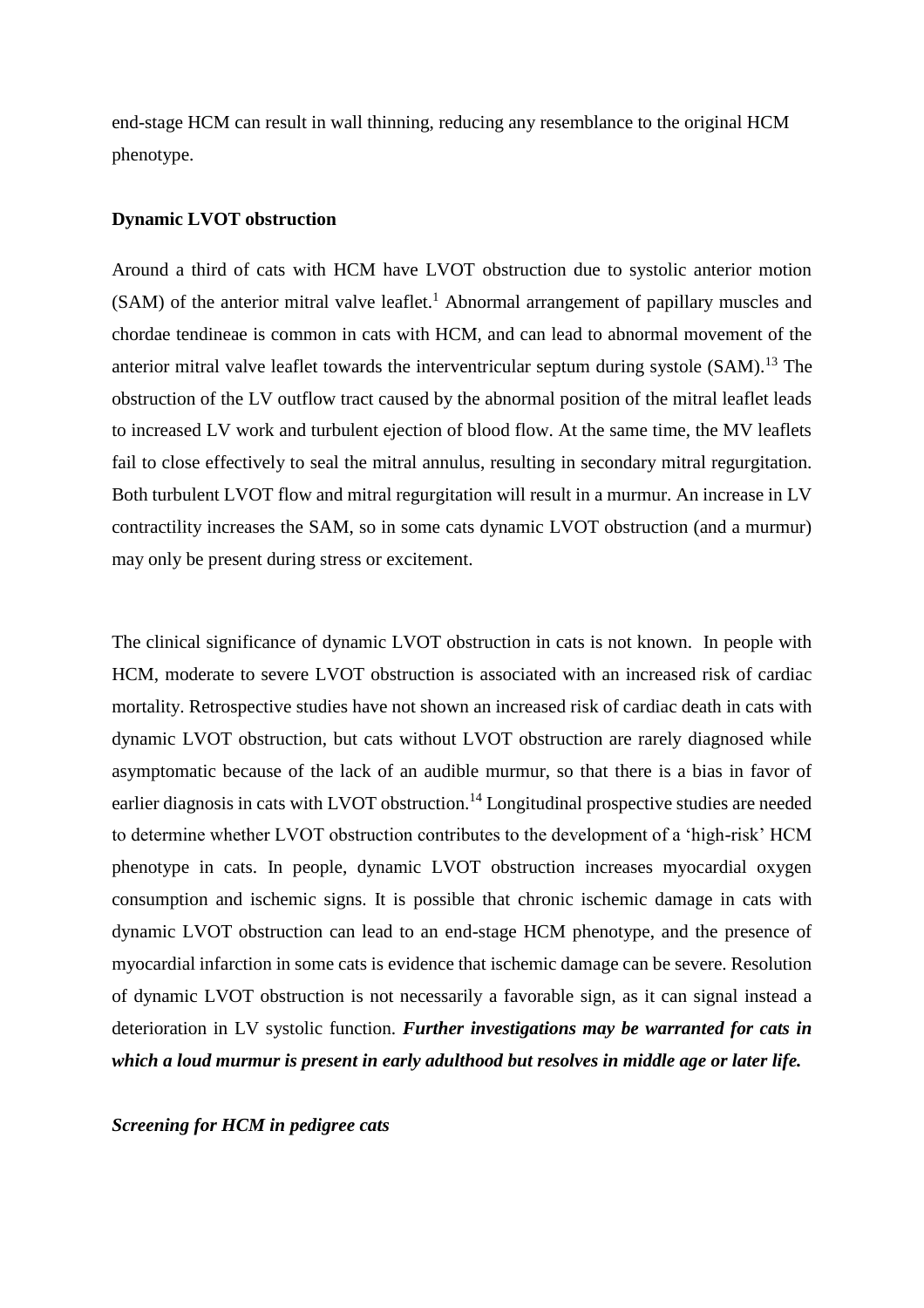Although echocardiography is the principal test used for diagnosing HCM, it has some limitations. There is no consensus on the exact value of maximum allowable LV wall thickness that differentiates normal from hypertrophied, with 5 mm<sup>15</sup>, 5.5 mm<sup>16</sup> and 6 mm<sup>17</sup> all in use. Bodyweight also influences LV wall thickness, so a 'one-size-fits-all' cut-off value to differentiate normal from abnormal is unlikely to be appropriate.<sup>18</sup> Allometric scaling has been proposed, but has only been explored in Bengal cats.<sup>19</sup> In addition to wall thickness, there is a lack of consensus on the measurement technique that should be used. Some use M-mode echocardiography to assess LV wall thickness in one plane, whereas others measure LV wall thickness in multiple two-dimensional (2D) views.<sup>8</sup>

Echocardiographic strain imaging has been reported to identify subtle functional abnormalities in preclinical HCM in people, $^{20}$  and is abnormal in cats with mild HCM.<sup>21</sup> Strain imaging is not widely available however, and the ideal approach for echocardiographic screening of pedigree cats for HCM will probably remain a subject of controversy. Echocardiographic findings should ideally be interpreted in the context of family history.

#### **Cardiac Biomarkers**

Cardiac biomarker testing for cats is widely available, inexpensive and does not require advanced training, so is being increasingly used as an initial screening test for cardiomyopathy in asymptomatic cats. Cardiac biomarkers can increase the confidence of non-specialists in identifying cats with HCM, and they should play an important role in identifying high-risk cats.

The two principal cardiac biomarkers in clinical use for cats are the N-terminal of pro-brain natriuretic peptide (NT-proBNP) and Troponin I (TnI). Brain natriuretic peptide (BNP) is rapidly produced by cardiomyocytes after stimuli such as myocardial stretch, ischemia, hypoxia and neurohormonal upregulation. The inactive N-terminal portion (NT-proBNP) is less labile and has a longer plasma half-life than active BNP, so is a more stable marker of BNP activity. The ability of NT-proBNP to distinguish between normal cats and asymptomatic cats with HCM has been evaluated in several studies.22-25 Most studies have found the ideal cut-off value to differentiate between normal cats and cats with HCM is between 50-100 pmol/l. 22-24 The ability of NT-proBNP testing to differentiate cats with mild disease from healthy cats is not as good as its ability to identify cats with 'high-risk' HCM.<sup>22,26</sup> This means that NT-proBNP testing may be a valuable tool for screening cats for high-risk HCM prior to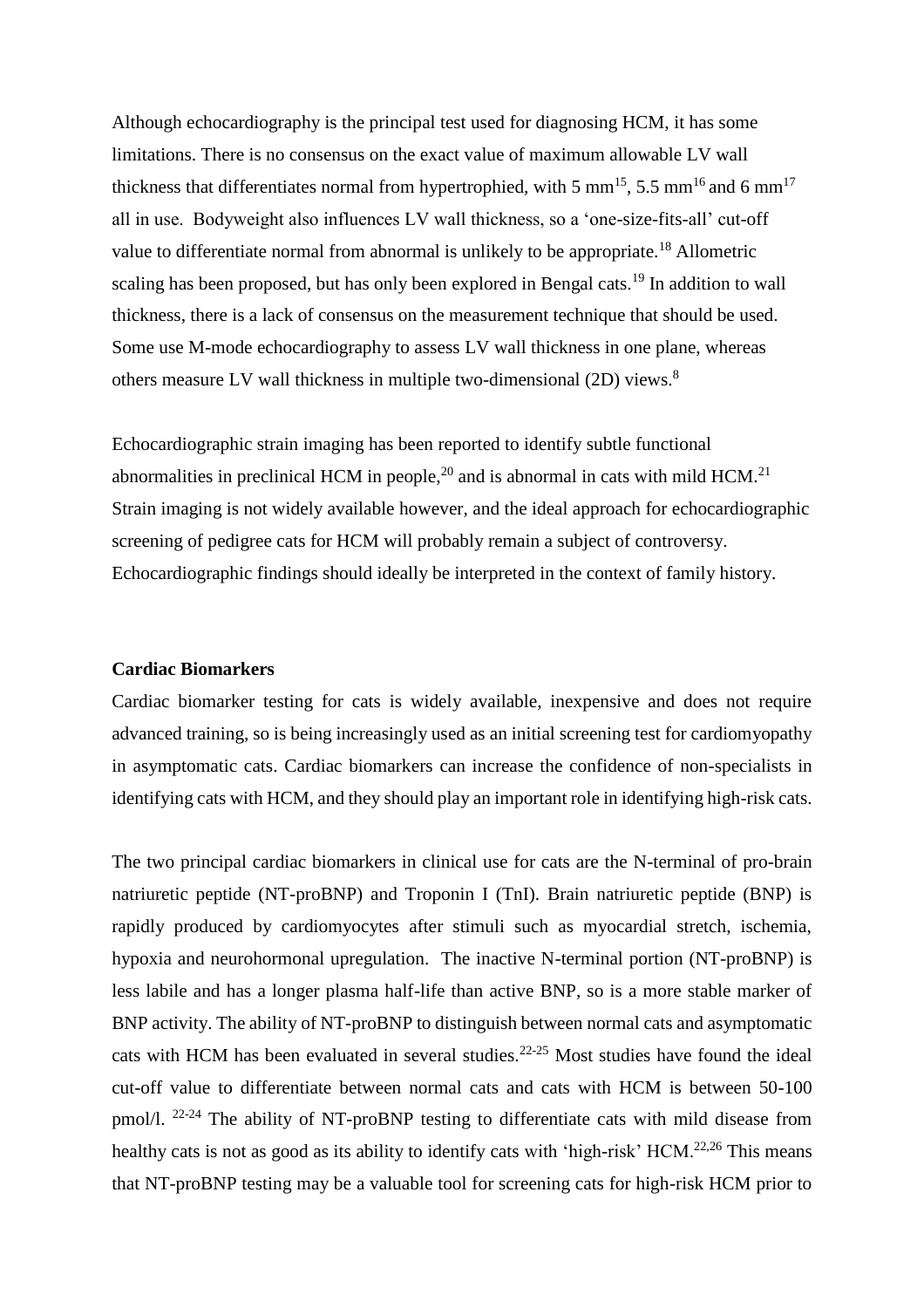potentially dangerous interventions such as general anesthesia or intravenous fluid therapy, but is unlikely to be sufficiently discriminating to be useful for screening pedigree cats to determine which cats should be used for breeding. NT-proBNP also has prognostic value, and plasma concentrations  $>$  250 pmol/L are associated with increased risk of cardiac mortality.<sup>27</sup>

Quantitative assays mean a delayed result while the sample is sent off for analysis. A commercially available NT-proBNP point-of-care test (Cardiopet ProBNP SNAP® test, IDEXX Laboratories) can be used to differentiate 'low-risk' from 'high-risk' cats, as a negative result is expected in cats with plasma concentrations < 150 pmol/L, an equivocal result in cats with concentrations between 150 and 200 pmol/l, and a positive result in cats with concentrations > 200 pmol/l. Although a positive result should always be followed up with echocardiography, a negative result increases confidence that clinically significant heart disease is unlikely, even if mild HCM is not necessarily ruled out. For this reason, cats with a negative result should be monitored in case mild disease is present and this progresses in the future.

The cardiac troponins are a calcium-modulated complex of proteins involved in regulating the actin-myosin cross-bridges responsible for myocardial contraction. Troponin-I is released into the circulation in response to myocardial damage, and plasma concentrations increase according to the extent of injury of myocardial injury. Ischemic injury is an important cause of elevated troponin-I plasma concentrations in people, and may also be responsible for increased concentrations in cats. As ischemic damage can be intermittent, at times even cats with severe myocardial disease can have low plasma troponin-I concentrations, so this is not a particularly sensitive marker of 'high-risk' HCM.<sup>28</sup> High concentrations ( $>0.7$  ng.ml) have been associated with increased cardiac mortality, and this is independent of left atrial size.<sup>27</sup>

#### *Genetic Testing in pedigree cats*

The prevalence of HCM in the human population is approximately 1 in  $500,^{29,30}$  and around 60% of human HCM patients have a sarcomeric gene mutation. Over 1400 mutations in at least 11 genes have been identified in association with HCM, although mutations affecting the genes for myosin heavy chain (MYH7) and myosin binding protein C (MYBPC3) are most common. Single point mutations affecting MYBPC3 have been reported associated in Maine coon cats  $(A31P)^{31}$  and Ragdoll cats  $(R820W)^{32}$  with HCM. Both breeds are said to exhibit autosomal dominant inheritance and genetic tests for these mutations are commercially available.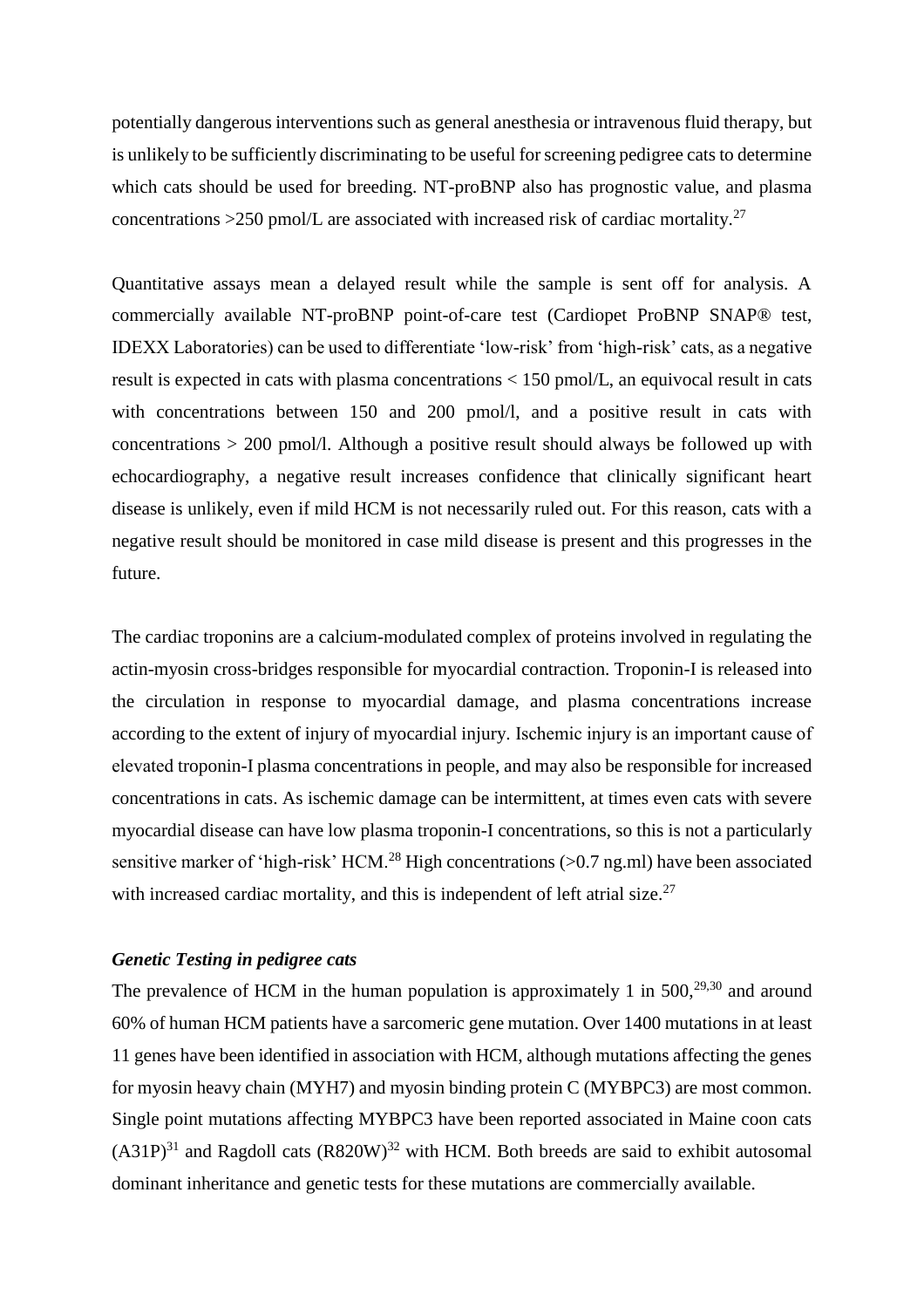The prevalence of the A31P mutation in Maine Coons is approximately  $34\%$  worldwide.<sup>33,34</sup> Penetrance is not 100%: some Maine Coons with the A13P mutation do not develop LV hypertrophy. Conversely, some Maine Coons develop LV hypertrophy and are diagnosed with HCM but are negative for the A31P mutation, suggesting there are causes of HCM other than the A31P mutation in Maine Coon cats.<sup>35</sup> The prognosis is worse in homozygous affected cats compared to heterozygous affected or wild type cats for both Maine coons<sup>36</sup> and Ragdolls<sup>37</sup>. As with Maine coons, some Ragdolls can develop HCM in the absence of the MYBPC3 mutation, so there are additional factors responsible for LV hypertrophy in this breed also. Familial HCM is suspected in other pedigree breeds, such as the Sphynx<sup>38</sup>, Persian<sup>39</sup>, American Shorthair<sup>40</sup>, Norwegian Forest Cat<sup>41</sup>, Bengal, British Shorthair, and Birman, as well as in nonpedigree cats<sup>12</sup>, but so far no other mutations have been associated with an HCM phenotype.

Although (when available) genetic testing is important for making breeding decisions about HCM, echocardiography remains the most important test for making clinical decisions about individual cats, even when a known HCM mutation is present.

#### **Treatment of HCM in asymptomatic cats**

#### *Management Goals*

There is no consensus on the optimal way to manage HCM in asymptomatic cats.<sup>42</sup> In the absence of clinical trials evaluating the safety and efficacy of therapy for cats with HCM, decisions are based on extrapolation from human treatments, pathophysiologic assumptions or anecdotal perception of benefit. The ideal therapeutic approach would be to alter the progression of HCM during the preclinical or subclinical stage in order to prevent adverse sequelae such as CHF, ATE or sudden death. Failing this, therapy aimed at directly preventing CHF, ATE or sudden death would be preferred. An additional consideration in people with HCM is to ameliorate symptoms, independent of any effect on mortality. Symptoms of HCM in people include chest pain, and it is unknown whether this is also a problem in cats. The treatment goals in asymptomatic HCM are listed in Table 3.

### *Treatment of Preclinical cats*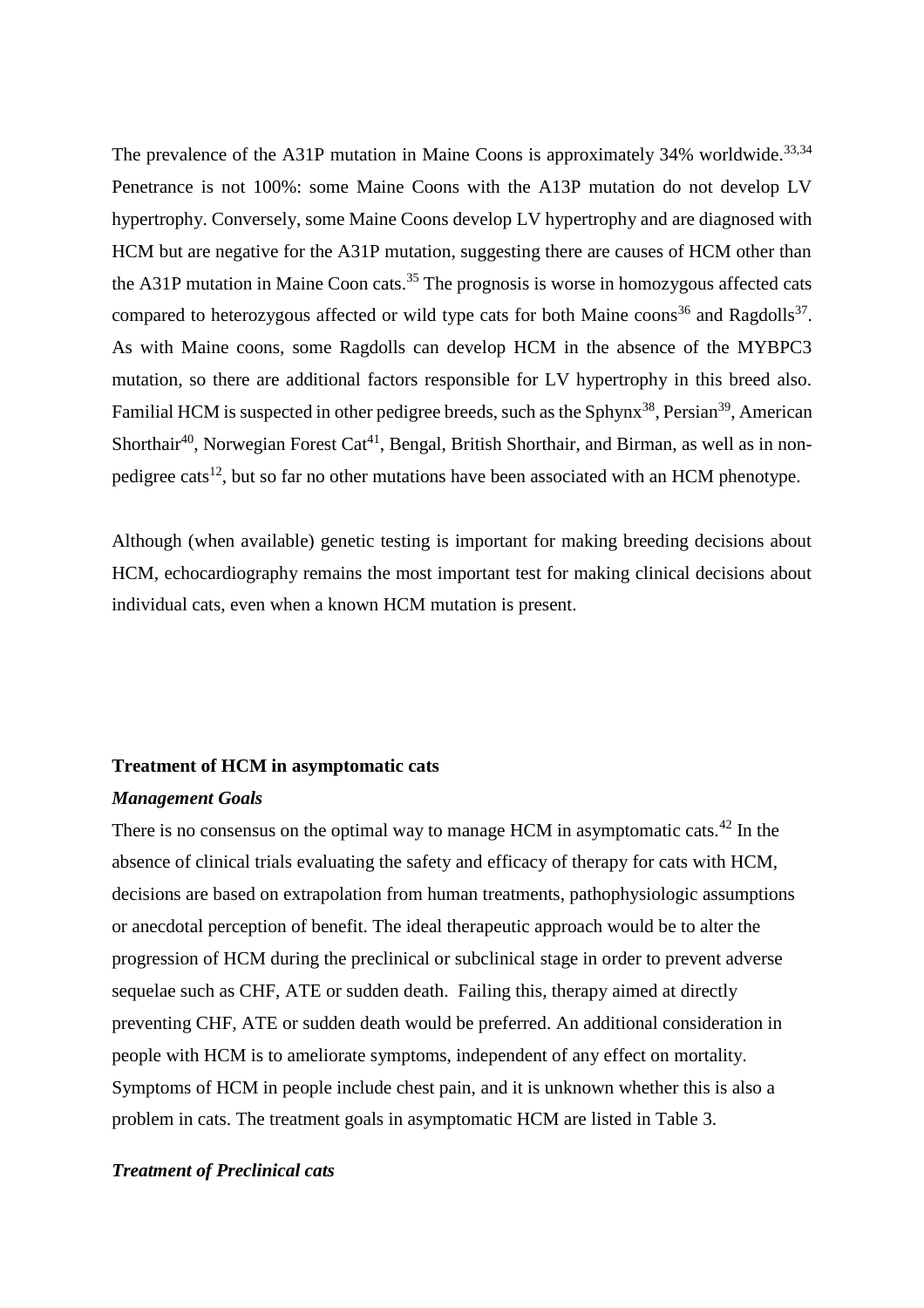The concept of therapy for cats with preclinical HCM is still hypothetical, but there are a few situations where it is possible to predict that a cat will develop an HCM phenotype before LV hypertrophy is evident. Maine coon and Ragdoll cats that are homozygous for a MYBPC3 mutation have an increased risk of HCM compared with other cats. The molecule MYK-461 (an inhibitor of sarcomere contractility) has been shown to suppress the development of LV hypertrophy, myocyte disarray and myocardial fibrosis in mouse models of HCM.<sup>43</sup> Although there is currently no treatment that has been shown to prevent development of an HCM phenotype in cats, the effects of MYK-461 suggest it may one day be possible to prevent development of an HCM phenotype in predisposed cats.

#### *Treatment of Low-risk cats*

It is hard to justify any treatment in cats considered to have a favorable prognosis. Medicating a cat can have a major impact on the quality of life of both owner and cat<sup>44</sup>, so in general we should withhold therapy in low-risk cats unless there is evidence to support use of a particular treatment. At present, no such evidence exists for cats.

Against this argument, we should weigh up the consideration of whether owners are always capable of discerning whether their cat is truly 'asymptomatic'. People with HCM can experience angina, and although it is difficult to know whether cats experience chest pain, we do know that myocardial ischemia can be sufficiently severe in cats to result in myocardial infarction. Treatment strategies for cats with HCM have often followed human treatment guidelines, and beta-adrenergic antagonists are commonly recommended for symptomatic relief of dyspnea and chest pain associated with HCM in people, despite a lack of evidence to support an effect on outcome.<sup>45</sup> Atenolol has been documented to reduce the pressure gradient across the LVOT in cats with  $HCM<sup>46</sup>$ , and this is one of the goals of therapy for symptomatic human HCM patients. Anecdotally, some owners report an increase in activity levels following atenolol treatment of cats with dynamic LVOT obstruction, although this has not been substantiated.

Administration of atenolol to cats with HCM did not result in any appreciable effect on 5 year survival rates compared with untreated cats.<sup>47</sup> Quality of life was not evaluated in this study, so while it is possible that atenolol had a favorable effect on unobserved signs (such as chest pain), there is no evidence for this.

A recent study of cats with HCM and dynamic LVOT obstruction demonstrated abolition of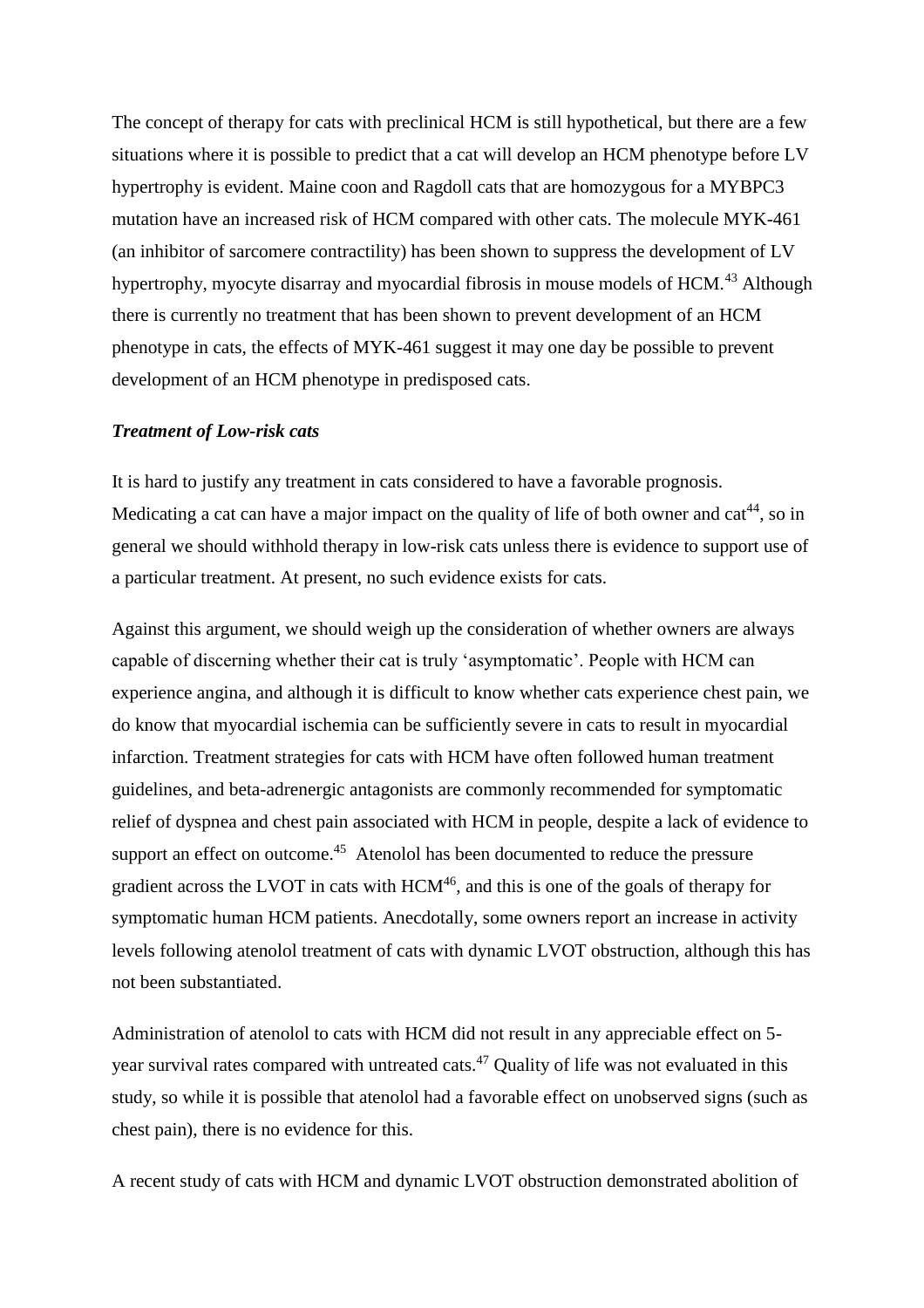catecholamine-provoked LVOT gradients with MYK-461 treatment, showing that a decrease in sarcomere contractility is sufficient to reduce dynamic LVOT obstruction.<sup>48</sup>

Until more is known about the effect of dynamic LVOT obstruction on clinical signs and clinical outcome, it is difficult to assess the importance of treatments that reduce LVOT obstruction in cats. The risk of ischemia may be increased in cats with severe hypertrophy and/or dynamic LVOT obstruction, and some clinicians still use atenolol in such cats to mitigate the possible effects of ischemia.<sup>46</sup> In cats perceived to be asymptomatic and otherwise at low risk of CHF or ATE (e.g. normal LA size and absence of extreme hypertrophy or LV systolic dysfunction), no treatment is currently indicated.

### *Treatment of High-risk cats*

Many cats presenting with CHF or ATE have no prior diagnosis of cardiac disease, suggesting we should be more pro-active about screening for high-risk HCM. Although no treatment has been identified that reduces the risk of CHF, there is evidence supporting use of clopidogrel to reduce the risk of ATE.<sup>49</sup> Clopidogrel is an irreversible antagonist of the platelet adenosine diphosphate (ADP) receptor, inhibiting primary and secondary platelet aggregation. The FAT CAT study was a multicenter, double-blind, randomized study of 75 cats that had survived an episode of ATE, and median time to a recurrent ATE event or cardiac death was prolonged with clopidogrel (346 [95%CI 185–990] days) compared to aspirin (128 [95%CI 58–243] days). Clopidogrel was well tolerated and bleeding complications were not reported. Although there have been no prospective clinical trials reporting primary prevention of an initial episode of ATE in cats, it seems reasonable to extrapolate the results to primary prevention in cats at high risk of an ATE event.

Warfarin has been recommended in the past in cats, but both safety and efficacy were suboptimal. Some of the newer oral Factor Xa antagonists are showing promise in thromboprophylaxis in people, and rivaroxaban is currently being explored as a potential treatment to reduce the risk of ATE in cats.

## **Summary**

Widely available tests can be combined to provide a sound approach to identifying cats at high risk of cardiac complications (see Figure 2). Any cat with a murmur, gallop or arrhythmia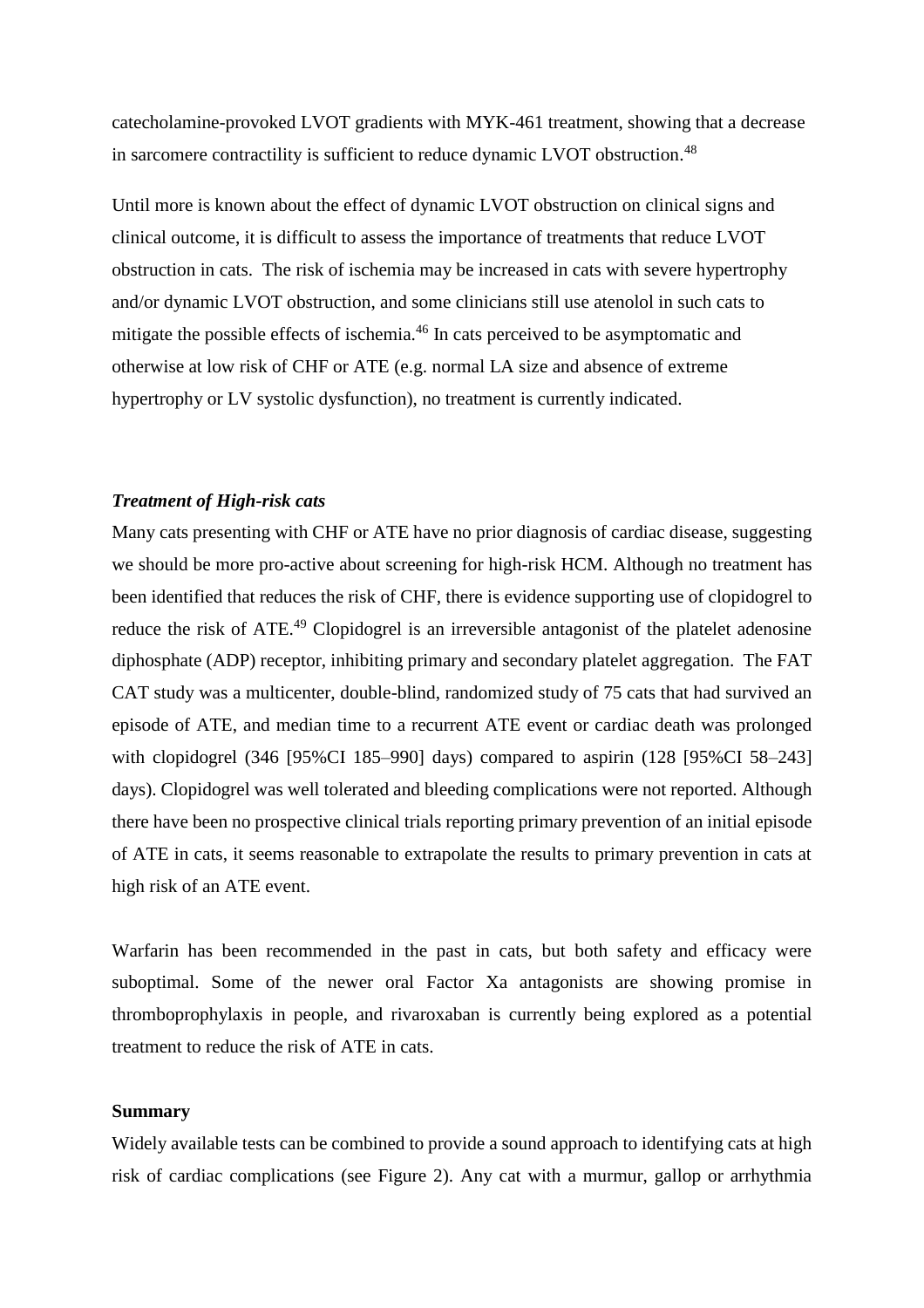should be considered a candidate for HCM diagnosis, as should any cat aged 9 years or older. The diagnostic priority should be to identify cats with 'high-risk' HCM (i.e. at increased risk of CHF or ATE). Other systemic causes of a murmur should be identified (e.g. hyperthyroidism, systemic hypertension, anemia) as these conditions will require specific treatment.

NT-proBNP is an appropriate initial screening test, and a plasma concentration > 100 pmol/l (or a positive point-of-care test) should alert suspicion of the possibility of 'high-risk' disease. The ideal follow-up test is echocardiography performed by a cardiologist, but an 'in-house' echocardiogram to assess LA size will also provide very valuable information. Cats with obvious LA dilation should be considered 'high-risk', and clopidogrel treatment should be discussed with the owner. For cats with NT-proBNP concentrations <100 pmol/l and/or cats with normal LA size, NT-proBNP measurement should be repeated in 12 months as these findings do not rule out 'low-risk' HCM. Some cats with HCM will remain at low risk of complications for decades, whereas others will progress quickly.

This approach is relatively low-cost and could increase the proportion of high-risk cats that are identified before the onset of life-threatening clinical signs. If clopidogrel is even partly effective at reducing the number of ATE events, then this approach could potentially save many feline lives.

#### **References**

- 1. Payne JR, Brodbelt DC, Luis Fuentes V. Cardiomyopathy prevalence in 780 apparently healthy cats in rehoming centres (the CatScan study). *Journal of Veterinary Cardiology.* 2015;17, Supplement 1:S244-S257.
- 2. Paige CF, Abbott JA, Elvinger Fo, et al. Prevalence of cardiomyopathy in apparently healthy cats. *Journal of the American Veterinary Medical Association.*  2009;234(11):1398-1403.
- 3. Wagner T, Fuentes VL, Payne JR, et al. Comparison of auscultatory and echocardiographic findings in healthy adult cats. *Journal of Veterinary Cardiology.*  2010;12(3):171-182.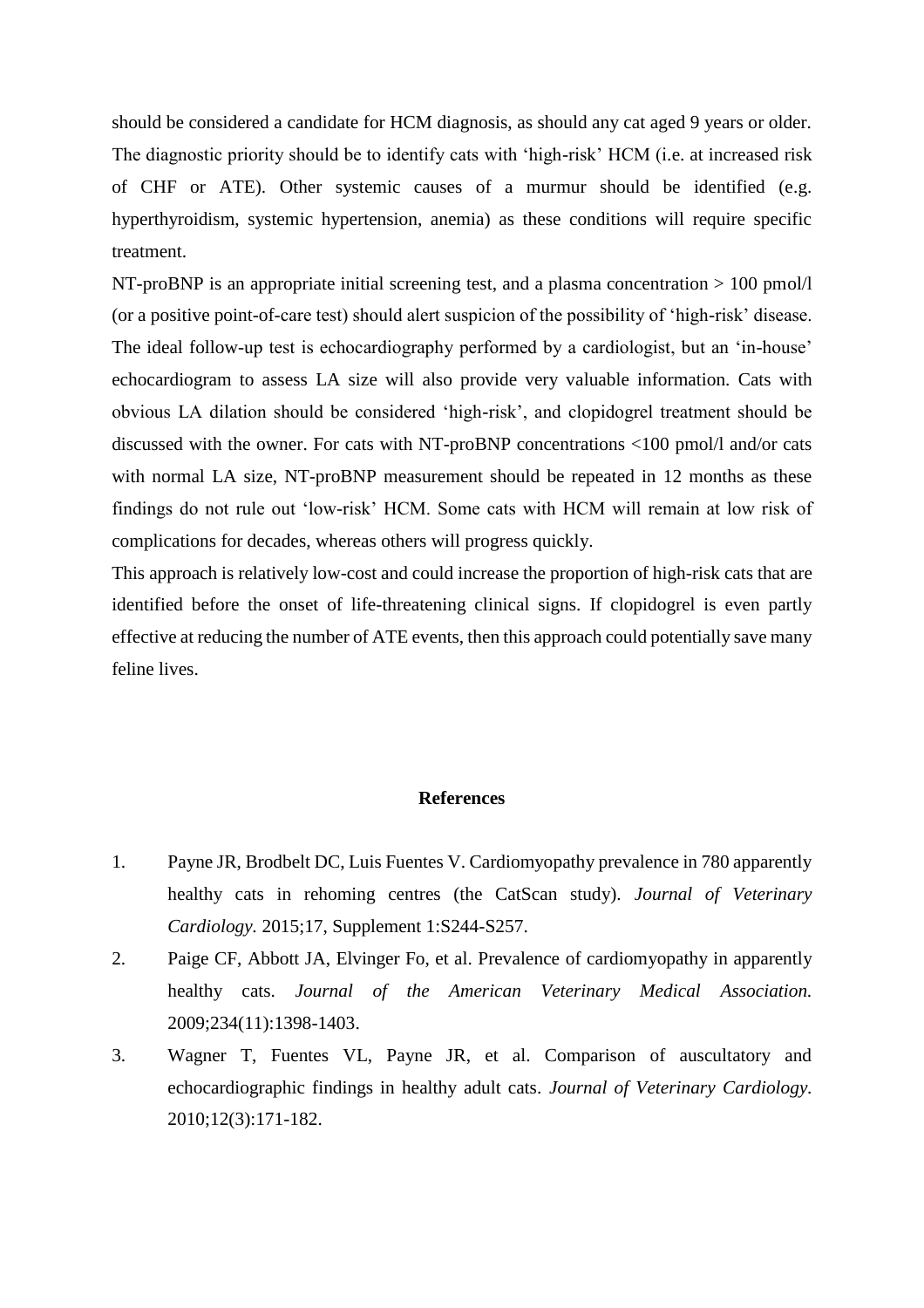- 4. Payne JR, Borgeat K, Connolly DJ, et al. Prognostic Indicators in Cats with Hypertrophic Cardiomyopathy. *Journal of Veterinary Internal Medicine.*  2013;27(6):1427-1436.
- 5. Payne JR, Borgeat K, Brodbelt DC, et al. Risk factors associated with sudden death vs. congestive heart failure or arterial thromboembolism in cats with hypertrophic cardiomyopathy. *Journal of Veterinary Cardiology.* 2015;17, Supplement 1:S318- S328.
- 6. Cote E, Edwards NJ, Ettinger SJ, et al. Management of incidentally detected heart murmurs in dogs and cats. *Javma-Journal of the American Veterinary Medical Association.* 2015;246(10):1076-1088.
- 7. MacLean HB, Boon JA, Bright JM. Doppler Echocardiographic Evaluation of Midventricular Obstruction in Cats with Hypertrophic Cardiomyopathy. *Journal of Veterinary Internal Medicine.* 2013;27(6):1416-1420.
- 8. Haggstrom J, Luis Fuentes V, Wess G. Screening for hypertrophic cardiomyopathy in cats. *J Vet Cardiol.* 2015;17 Suppl 1:S134-149.
- 9. Schober KE, Wetli E, Drost WT. Radiographic and echocardiographic assessment of left atrial size in 100 cats with acute left-sided congestive heart failure. *Veterinary Radiology & Ultrasound.* 2014;55(4):359-367.
- 10. Lisciandro GR. Abdominal and thoracic focused assessment with sonography for trauma, triage, and monitoring in small animals. *J Vet Emerg Crit Care (San Antonio).*  2011;21(2):104-122.
- 11. Ward JL, Lisciandro GR, Keene BW, et al. Accuracy of point-of-care lung ultrasonography for the diagnosis of cardiogenic pulmonary edema in dogs and cats with acute dyspnea. *J Am Vet Med Assoc.* 2017;250(6):666-675.
- 12. Cesta MF, Baty CJ, Keene BW, et al. Pathology of end-stage remodeling in a family of cats with hypertrophic cardiomyopathy. *Vet Pathol.* 2005;42(4):458-467.
- 13. Schober K, Todd A. Echocardiographic assessment of left ventricular geometry and the mitral valve apparatus in cats with hypertrophic cardiomyopathy. *Journal of Veterinary Cardiology.* 2010;12(1):1-16.
- 14. Payne J, Luis Fuentes V, Boswood A, et al. Population characteristics and survival in 127 referred cats with hypertrophic cardiomyopathy (1997 to 2005). *Journal of Small Animal Practice.* 2010;51(10):540-547.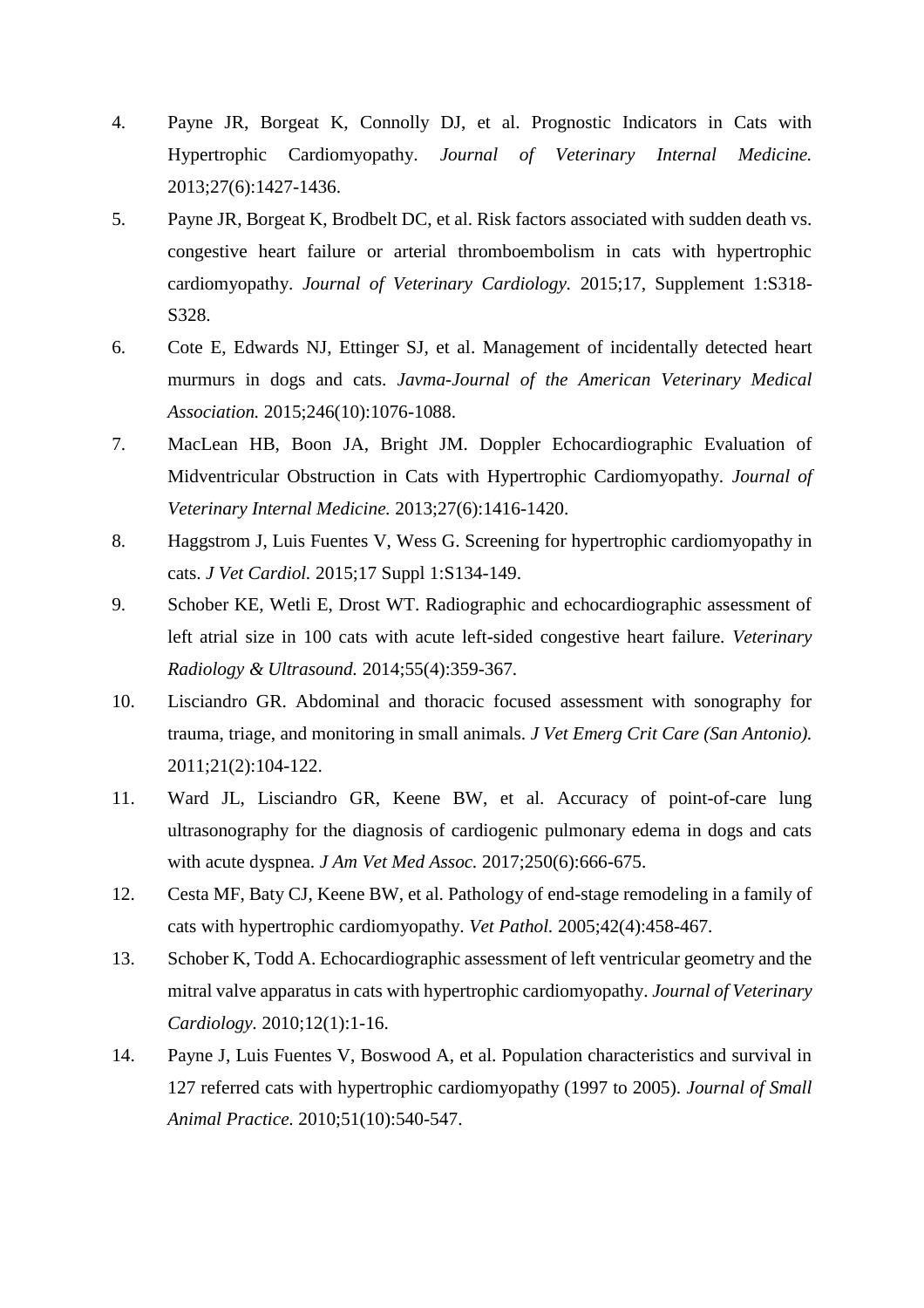- 15. Gundler S, Tidholm A, Haggstrom J. Prevalence of myocardial hypertrophy in a population of asymptomatic Swedish Maine coon cats. *Acta Veterinaria Scandinavica.*  2008;50.
- 16. Stepien R. Specific feline cardiopulmonary conditions. In: Luis Fuentes V, Swift S, eds. *Manual of small animal cardiorespiratory medicine and surgery*: British Small Animal Veterinary Association; 1998:254-257.
- 17. Fox PR, Liu SK, Maron BJ. Echocardiographic assessment of spontaneously occurring feline hypertrophic cardiomyopathy. An animal model of human disease. *Circulation.*  1995;92(9):2645-2651.
- 18. Haggstrom J, Andersson AO, Falk T, et al. Effect of Body Weight on Echocardiographic Measurements in 19,866 Pure-Bred Cats with or without Heart Disease. *J Vet Intern Med.* 2016;30(5):1601-1611.
- 19. Scansen BA, Morgan KL. Reference intervals and allometric scaling of echocardiographic measurements in Bengal cats. *J Vet Cardiol.* 2015;17 Suppl 1:S282- 295.
- 20. Ho CY, Carlsen C, Thune JJ, et al. Echocardiographic strain imaging to assess early and late consequences of sarcomere mutations in hypertrophic cardiomyopathy. *Circ Cardiovasc Genet.* 2009;2(4):314-321.
- 21. Wess G, Sarkar R, Hartmann K. Assessment of Left Ventricular Systolic Function by Strain Imaging Echocardiography in Various Stages of Feline Hypertrophic Cardiomyopathy. *Journal of Veterinary Internal Medicine.* 2010;24:1375-1382.
- 22. Wess G, Daisenberger P, Mahling M, et al. Utility of measuring plasma N-terminal probrain natriuretic peptide in detecting hypertrophic cardiomyopathy and differentiating grades of severity in cats. *Vet Clin Pathol.* 2011;40(2):237-244.
- 23. Fox PR, Rush JE, Reynolds CA, et al. Multicenter Evaluation of Plasma N-Terminal Probrain Natriuretic Peptide (NT-pro BNP) as a Biochemical Screening Test for Asymptomatic (occult) Cardiomyopathy in Cats. *Journal of Veterinary Internal Medicine.* 2011;25(5):1010-1016.
- 24. Connolly DJ, Soares Magalhaes RJ, Syme HM, et al. Circulating Natriuretic Peptides in Cats with Heart Disease. *Journal of Veterinary Internal Medicine.* 2008;22(1):96- 105.
- 25. Hsu A, Kittleson MD, Paling A. Investigation into the use of plasma NT-proBNP concentration to screen for feline hypertrophic cardiomyopathy. *Journal of Veterinary Cardiology.* 2009;11(Supplement 1):S63-S70.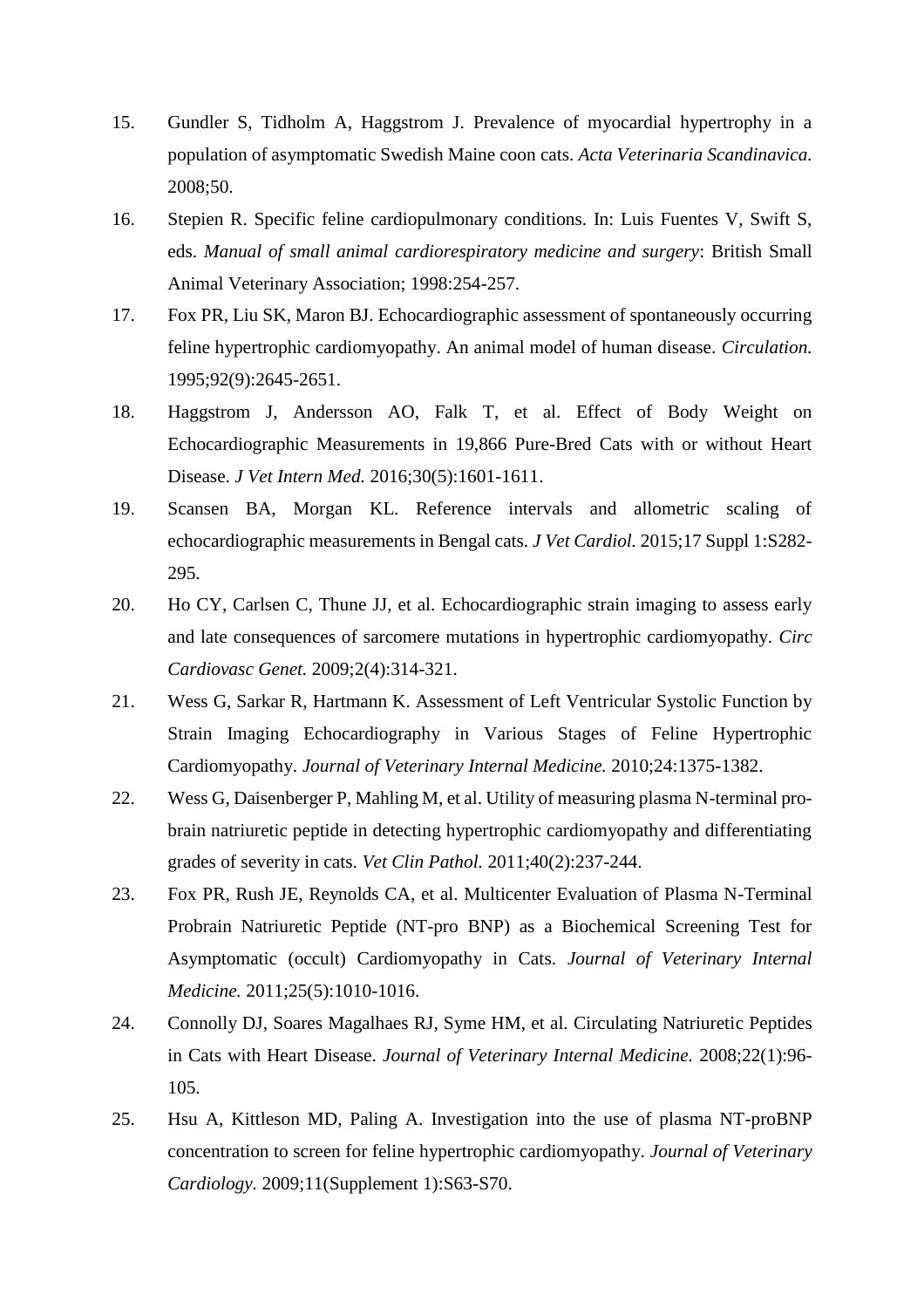- 26. Borgeat K, Connolly DJ, Luis Fuentes V. Cardiac biomarkers in cats. *Journal of Veterinary Cardiology.* 2015;17, Supplement 1:S74-S86.
- 27. Borgeat K, Sherwood K, Payne JR, et al. Plasma Cardiac Troponin I Concentration and Cardiac Death in Cats with Hypertrophic Cardiomyopathy. *J Vet Intern Med.*  2014;28:17-31-1737.
- 28. Langhorn R, Tarnow I, Willesen JL, et al. Cardiac Troponin I and T as Prognostic Markers in Cats with Hypertrophic Cardiomyopathy. *Journal of Veterinary Internal Medicine.* 2014;28(5):1485-1491.
- 29. Maron BJ, Spirito P, Roman MJ, et al. Prevalence of hypertrophic cardiomyopathy in a population-based sample of American Indians aged 51 to 77 years (the Strong Heart Study). *Am J Cardiol.* 2004;93(12):1510-1514.
- 30. Nistri S, Thiene G, Basso C, et al. Screening for hypertrophic cardiomyopathy in a young male military population. *Am J Cardiol.* 2003;91(8):1021-1023, A1028.
- 31. Meurs KM, Sanchez X, David RM, et al. A cardiac myosin binding protein C mutation in the Maine Coon cat with familial hypertrophic cardiomyopathy. *Human Molecular Genetics.* 2005;14(23):3587-3593.
- 32. Meurs KM, Norgard MM, Ederer MM, et al. A substitution mutation in the myosin binding protein C gene in ragdoll hypertrophic cardiomyopathy. *Genomics.*  2007;90(2):261-264.
- 33. Fries R, Heaney AM, Meurs KM. Prevalence of the Myosin-Binding Protein C Mutation in Maine Coon Cats. *Journal of Veterinary Internal Medicine.*  2008;22(4):893-896.
- 34. Mary J, Chetboul V, Sampedrano CC, et al. Prevalence of the MYBPC3-A31P mutation in a large European feline population and association with hypertrophic cardiomyopathy in the Maine Coon breed. *Journal of Veterinary Cardiology.*  2010;12(3):155-161.
- 35. Carlos Sampedrano C, Chetboul V, Mary J, et al. Prospective Echocardiographic and Tissue Doppler Imaging Screening of a Population of Maine Coon Cats Tested for the A31P Mutation in the Myosin-Binding Protein C Gene: A Specific Analysis of the Heterozygous Status. *Journal of Veterinary Internal Medicine.* 2009;23(1):91-99.
- 36. Granstrom S, Godiksen MT, Christiansen M, et al. Genotype-phenotype correlation between the cardiac myosin binding protein C mutation A31P and hypertrophic cardiomyopathy in a cohort of Maine Coon cats: a longitudinal study. *J Vet Cardiol.*  2015;17 Suppl 1:S268-281.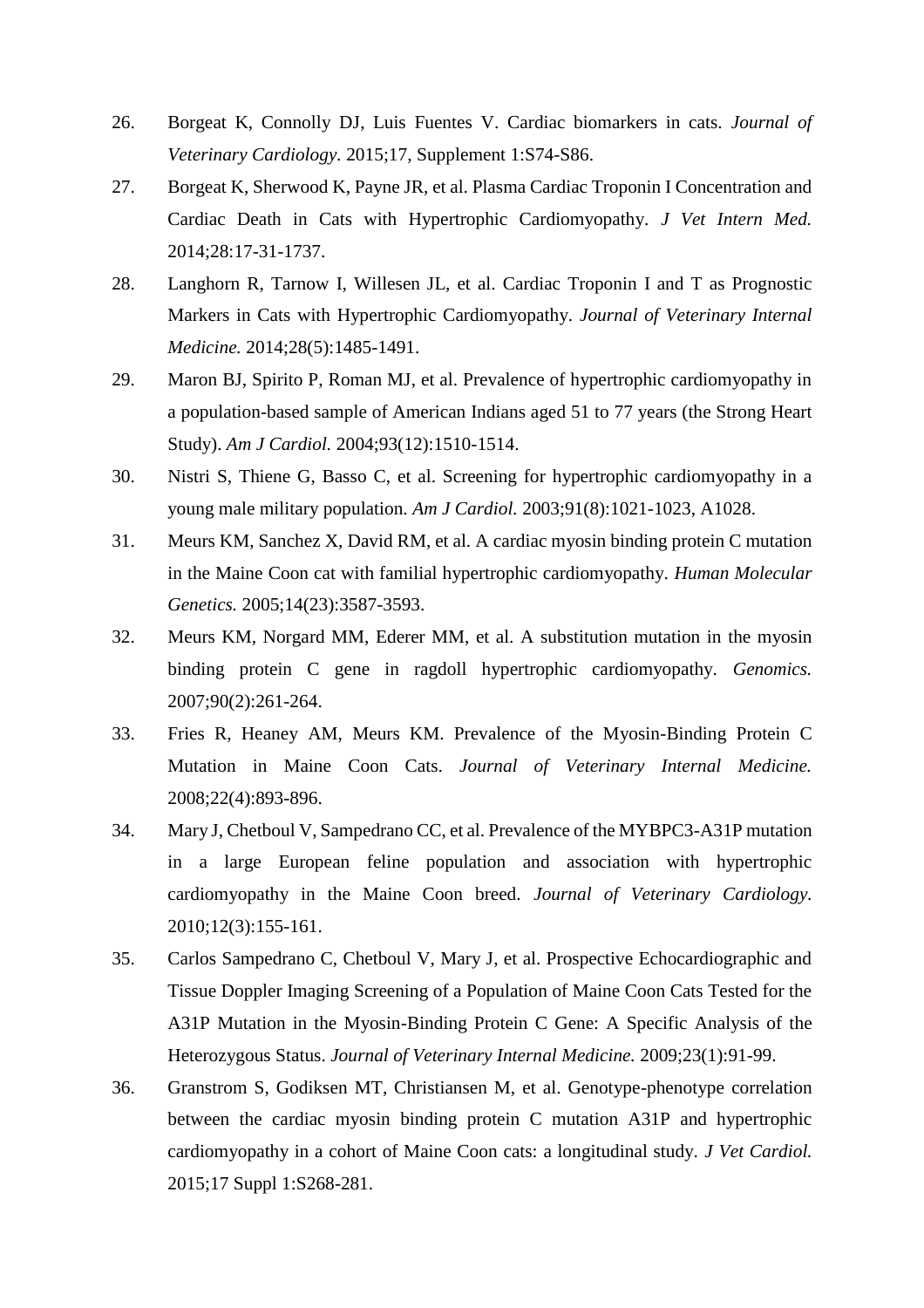- 37. Borgeat K, Casamian-Sorrosal D, Helps C, et al. Association of the myosin binding protein C3 mutation (MYBPC3 R820W) with cardiac death in a survey of 236 Ragdoll cats. *Journal of Veterinary Cardiology.* 2014;16(2):73-80.
- 38. Silverman SJ, Stern JA, Meurs KM. Hypertrophic cardiomyopathy in the Sphynx cat: A retrospective evaluation of clinical presentation and heritable etiology. *Journal of Feline Medicine and Surgery.* 2012;14(4):246-249.
- 39. Martin L, Vandewoude S, Boon J, Brown D. Left ventricular hypertrophy in a closed colony of Persian cats. *Journal of Veterinary Internal Medicine.* 1994;8:143.
- 40. Meurs K, Kittleson MD, Towbin J, Ware W. Familial systolic anterior motion of the mitral valve and/or hypertrophic cardiomyopathy is apparently inherited as an autosomal dominant trait in a family of American Shorthair cats. *Journal of Veterinary Internal Medicine.* 1997;11:138.
- 41. Marz I, Wilkie LJ, Harrington N, et al. Familial cardiomyopathy in Norwegian Forest cats. *Journal of Feline Medicine & Surgery.* 2015;17(8):681-691.
- 42. Rishniw M, Pion PD. Is treatment of feline hypertrophic cardiomyopathy based in science or faith? A survey of cardiologists and a literature search. *Journal of Feline Medicine and Surgery.* 2011;13(7):487-497.
- 43. Green EM, Wakimoto H, Anderson RL, et al. A small-molecule inhibitor of sarcomere contractility suppresses hypertrophic cardiomyopathy in mice. *Science.*  2016;351(6273):617-621.
- 44. Reynolds CA, Oyama MA, Rush JE, et al. Perceptions of quality of life and priorities of owners of cats with heart disease. *J Vet Intern Med.* 2010;24(6):1421-1426.
- 45. Elliott PM, Anastasakis A, Borger MA, et al. 2014 ESC Guidelines on diagnosis and management of hypertrophic cardiomyopathy: The Task Force for the Diagnosis and Management of Hypertrophic Cardiomyopathy of the European Society of Cardiology (ESC). *Eur Heart J.* 2014;35(39):2733-2779.
- 46. Jackson BL, Adin DB, Lehmkuhl LB. Effect of atenolol on heart rate, arrhythmias, blood pressure, and dynamic left ventricular outflow tract obstruction in cats with subclinical hypertrophic cardiomyopathy. *J Vet Cardiol.* 2015;17 Suppl 1:S296-305.
- 47. Schober KE, Zientek J, Li X, et al. Effect of treatment with atenolol on 5-year survival in cats with preclinical (asymptomatic) hypertrophic cardiomyopathy. *Journal of Veterinary Cardiology.* 2013;15(2):93-104.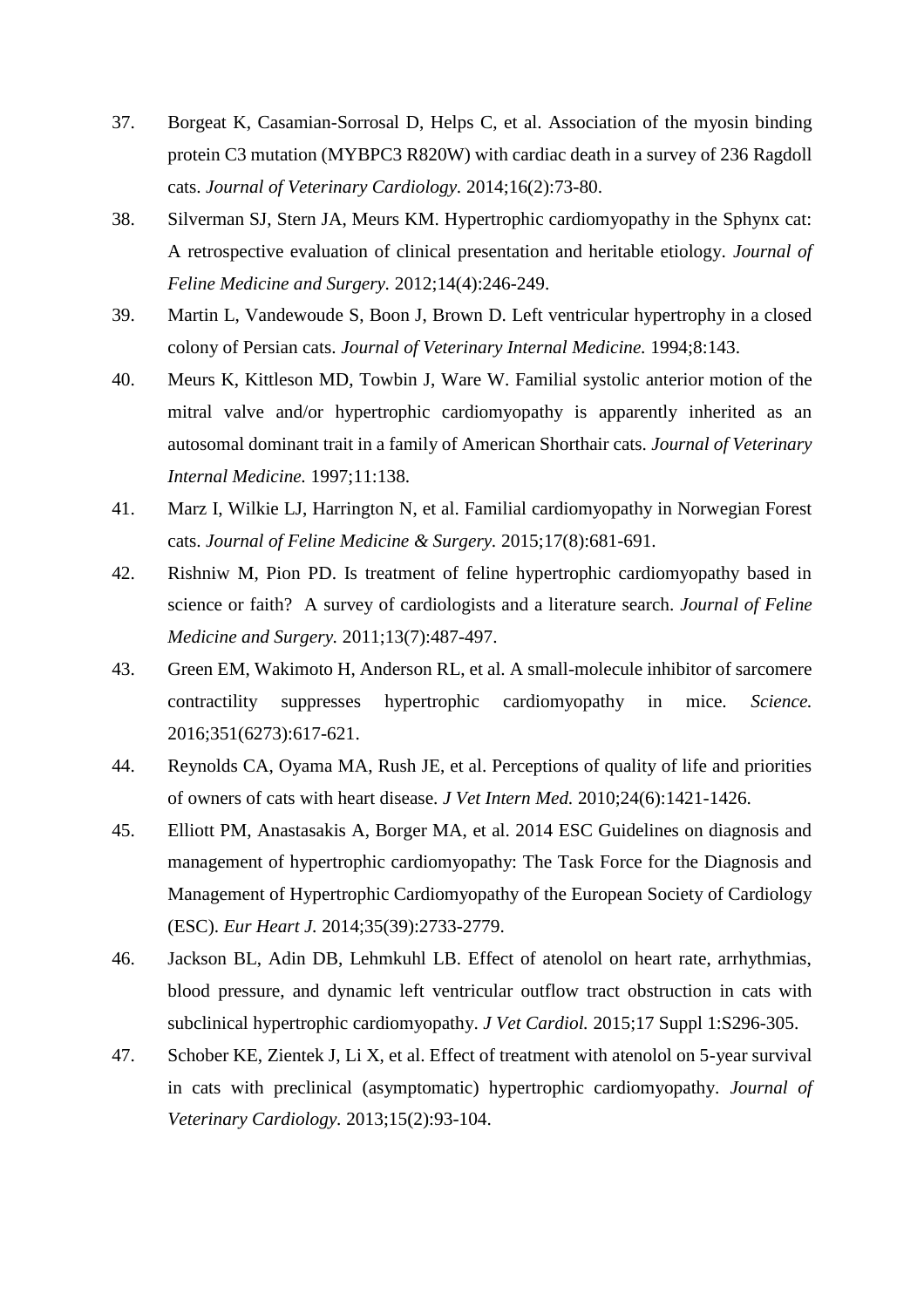- 48. Stern JA, Markova S, Ueda Y, et al. A Small Molecule Inhibitor of Sarcomere Contractility Acutely Relieves Left Ventricular Outflow Tract Obstruction in Feline Hypertrophic Cardiomyopathy. *Plos One.* 2016;11(12):e0168407.
- 49. Hogan DF, Fox PR, Jacob K, et al. Secondary prevention of cardiogenic arterial thromboembolism in the cat: The double-blind, randomized, positive-controlled feline arterial thromboembolism; clopidogrel vs. aspirin trial (FAT CAT). *J Vet Cardiol.*  2015;17 Suppl 1:S306-317.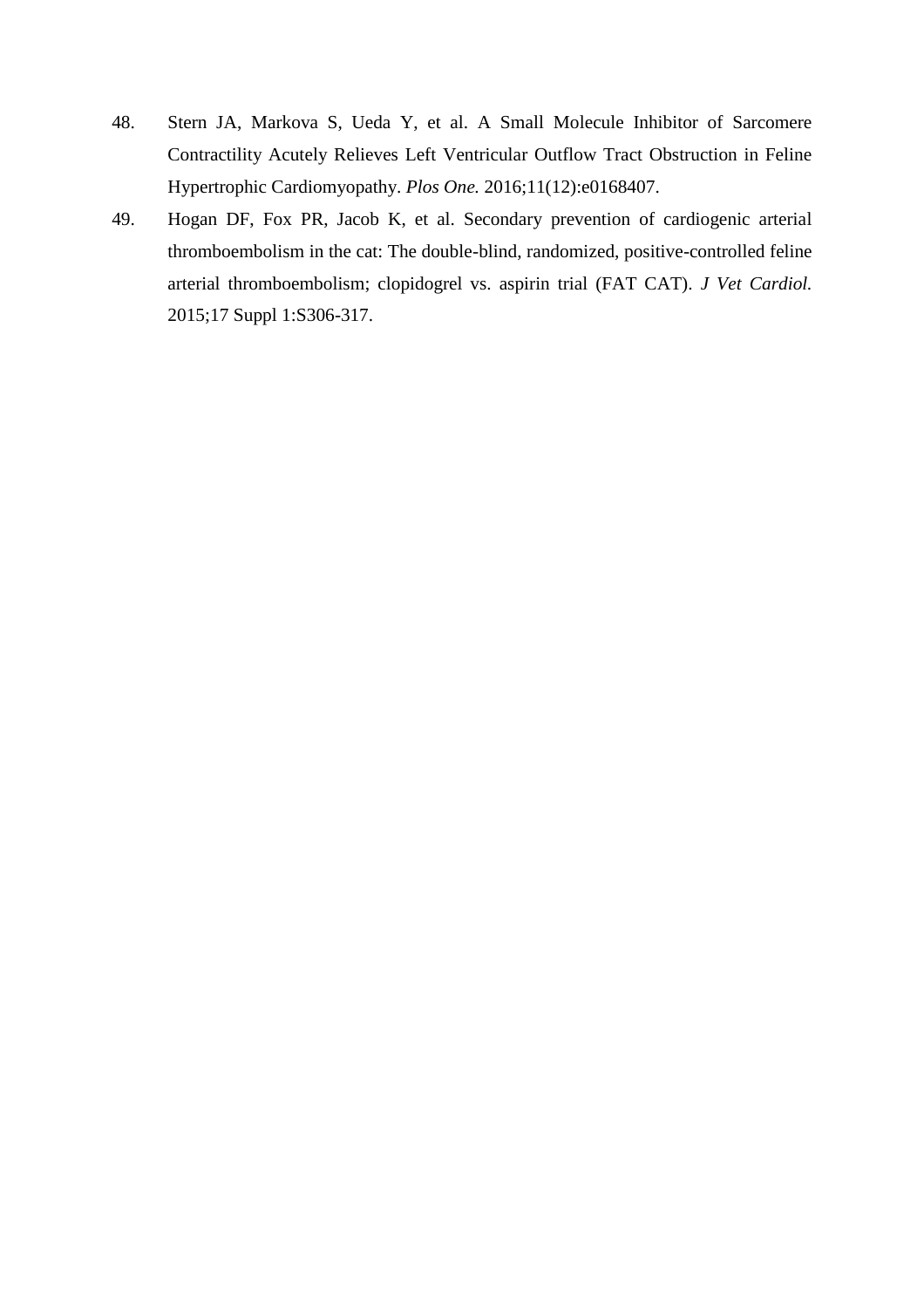### **Table 1 – Prevalence of heart murmurs and hypertrophic cardiomyopathy (HCM) in 780 apparently healthy cats from rehoming centers.**

(From: Payne et al. Cardiomyopathy prevalence in 780 apparently healthy cats in rehoming centres (the CatScan study). J Vet Cardiol 2015;17:S244-S257, with permission)

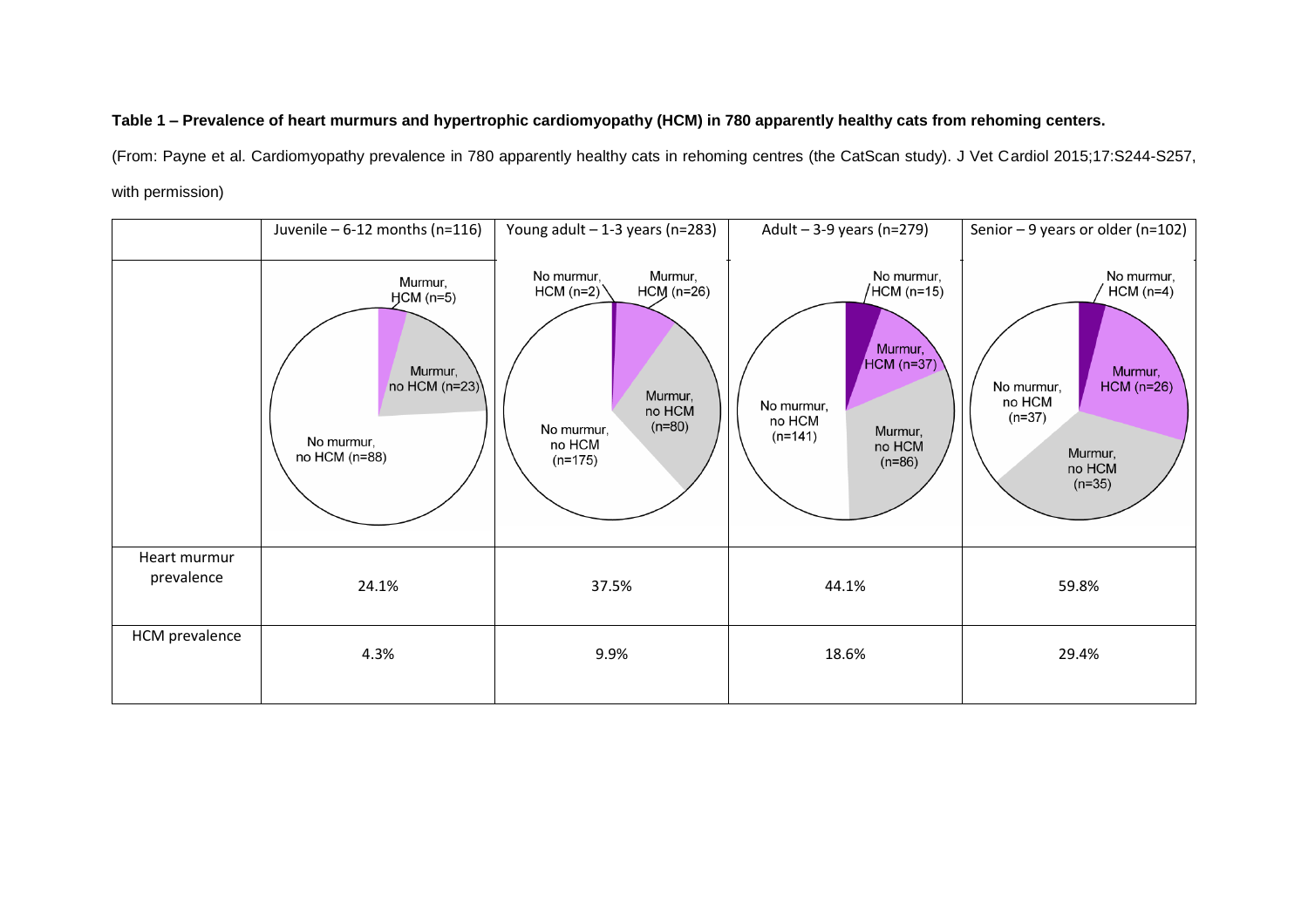# **Box 1**

*'High-risk' HCM: signalment & physical exam features*

- No murmur
- Presence of a gallop sound
- Audible arrhythmias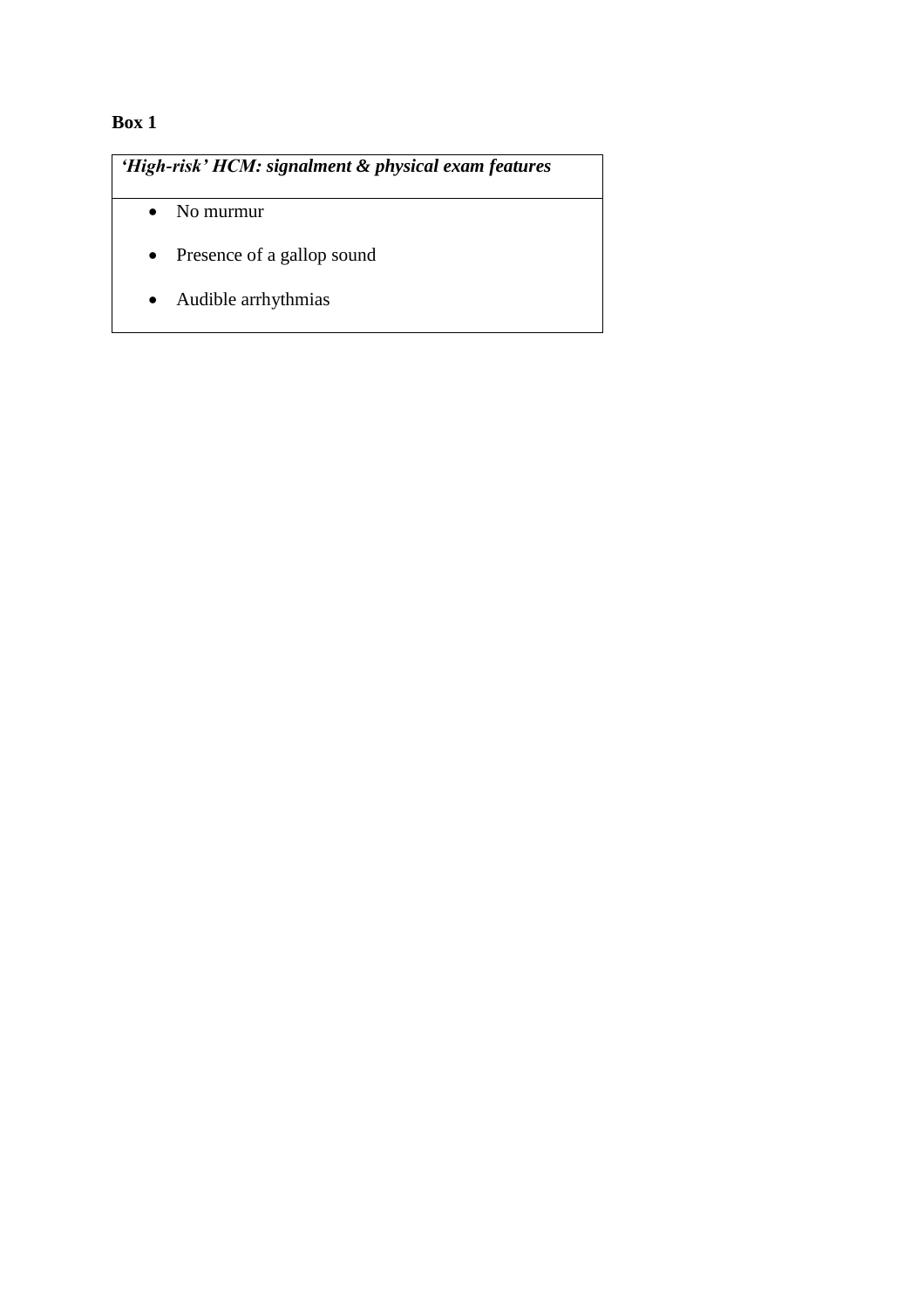## **Table 2: 'High-Risk' HCM - echocardiographic features.**

Echocardiographic features associated with increased risk of congestive heart failure and/ or arterial thromboembolism.<sup>4</sup> The most influential predictors are shown in bold. LA: left atrial; LA/Ao: ratio of left atrial diameter in a right parasternal short axis view to aortic diameter at end-systole; LV: left ventricular; IVS: interventricular septum; E: early transmitral flow velocity measured with Doppler echocardiography; A: atrial transmitral flow velocity; LAA: left atrial appendage.

| <b>High risk feature</b>              | <b>Comments</b>                                       |  |
|---------------------------------------|-------------------------------------------------------|--|
| LA dilation                           | LA diameter in a right parasternal long-axis 4-       |  |
|                                       | chamber view >16mm at ventricular end-systole         |  |
|                                       | and/or                                                |  |
|                                       | LA/Ao > 1.8                                           |  |
| <b>Reduced LA fractional</b>          | M-mode of the LA in a short axis view:                |  |
| shortening                            | Percentage systolic change in LA diameter <12 %       |  |
| LV systolic dysfunction               | LV fractional shortening $\leq 30\%$                  |  |
| 'Extreme' LV hypertrophy              | Maximal end-diastolic IVS or LV free wall             |  |
|                                       | thickness $\geq$ 9mm                                  |  |
| Spontaneous echo contrast             | Most easily visible in the left atrial appendage in a |  |
|                                       | left cranial parasternal view                         |  |
| Regional wall motion                  | Hypokinesis of the LV free wall is usually an         |  |
| abnormalities                         | indicator of a prior myocardial infarction            |  |
| Restrictive diastolic filling pattern | Transmitral blood flow velocities: $E/A > 2.0$        |  |
| Reduced velocities of left atrial     | Peak LAA blood flow velocities $< 0.25$ m/s           |  |
| appendage flow                        |                                                       |  |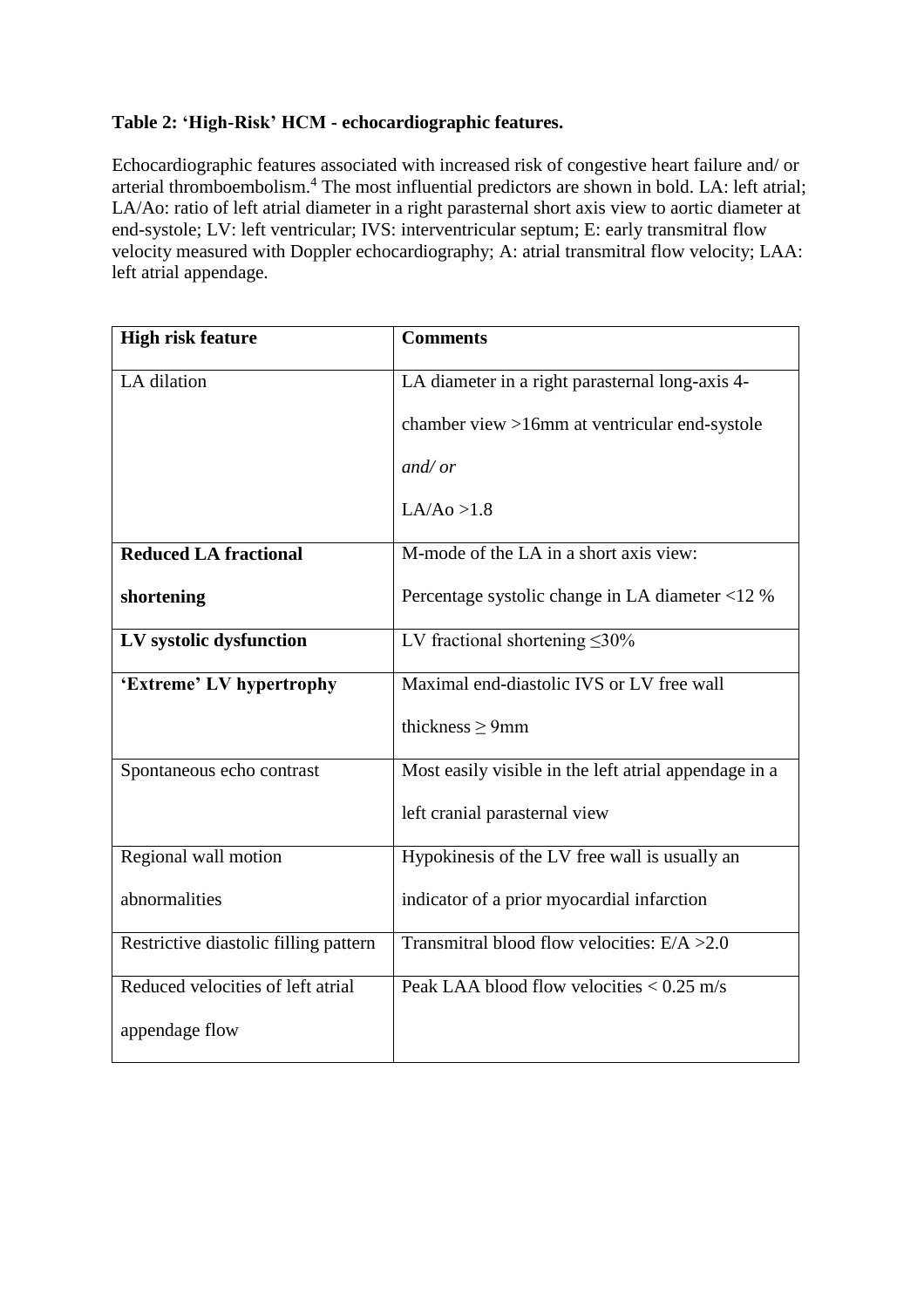# . **Table 3: Treatment goals in asymptomatic HCM according to stage.**

HCM: hypertrophic cardiomyopathy; CHF: congestive heart failure; ATE: arterial

thromboembolism

| <b>Subclinical HCM</b><br>stage | <b>Treatment goals</b>                                              | <b>Recommendations</b>                                                                                                                                                                                                                                                                                                  |
|---------------------------------|---------------------------------------------------------------------|-------------------------------------------------------------------------------------------------------------------------------------------------------------------------------------------------------------------------------------------------------------------------------------------------------------------------|
| 'Low-risk' cats                 | Prevent progression of LV<br>hypertrophy, fibrosis                  | No treatment known to be effective                                                                                                                                                                                                                                                                                      |
|                                 | Reduce dynamic LVOT<br>obstruction to reduce<br>effects of ischemia | Despite no documented beneficial<br>effect on survival, some clinicians<br>recommend atenolol, titrated to<br>achieve a heart rate $\leq 165$ bpm:<br>6.25mg q24h PO,<br>titrated upwards over 7 days to<br>6.25mg q12h PO,<br>then to $12.5mg$ (am) and $6.25mg$<br>$(pm)$ ,<br>up to a maximum of $12.5mg$ q $12h$ PO |
|                                 |                                                                     |                                                                                                                                                                                                                                                                                                                         |
| 'High-risk' cats                | Prevent CHF, ATE, sudden<br>death                                   | No known means of preventing CHF<br>or sudden death<br>Clopidogrel is given at 18.75mg per<br>cat q24h PO to prevent ATE<br>(recommend administering in gelatin<br>capsule)                                                                                                                                             |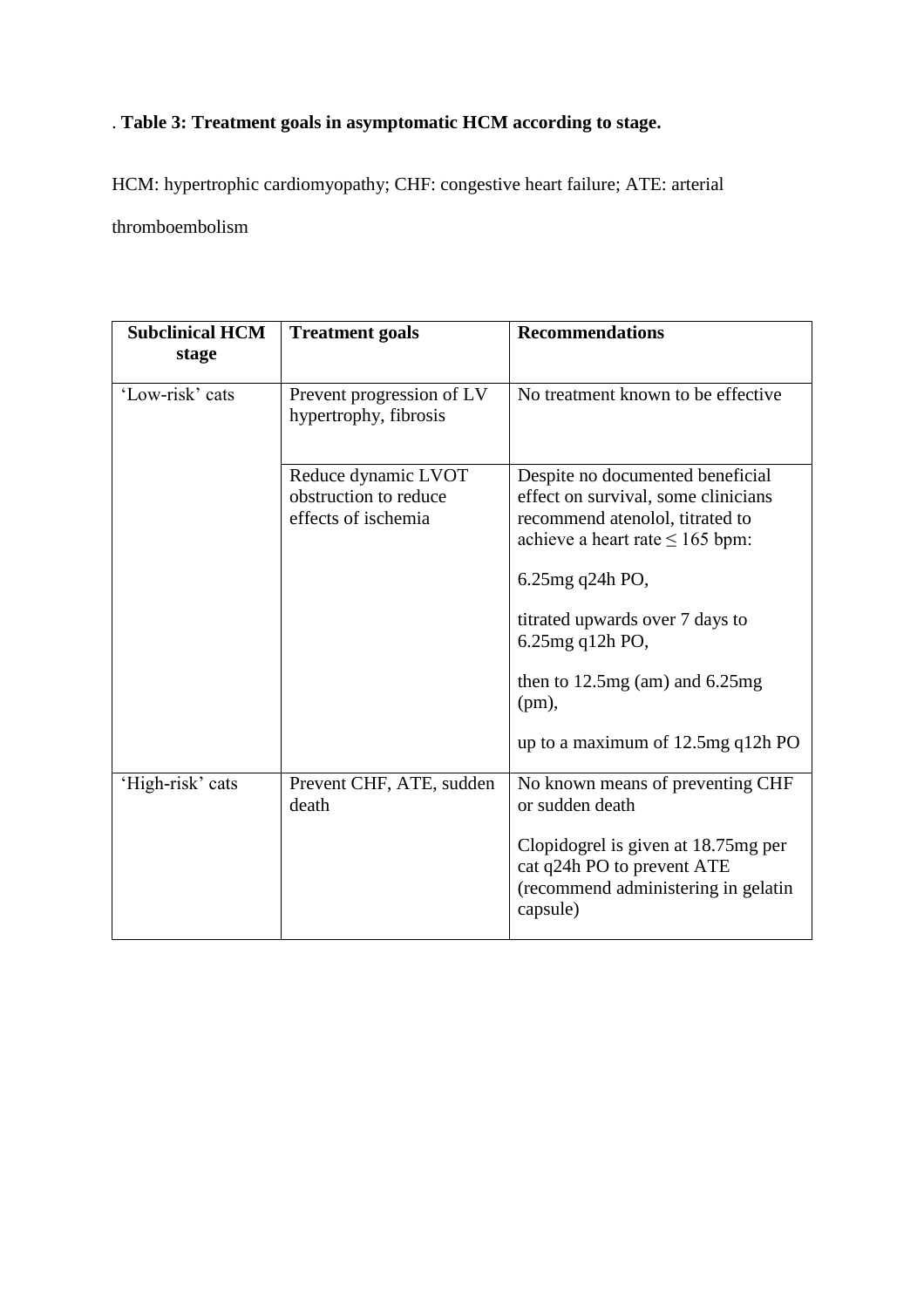## **Figure legends**

### **Figure 1. Survival in 282 cats with hypertrophic cardiomyopathy according to age**

Median age at diagnosis was  $6.2$  years (IQR  $2.8 - 9.7$ ), and median survival time post-diagnosis was 5.9 years (IQR  $0 - 7.5$ ) (From Payne et al., Prognostic indicators in cats with hypertrophic cardiomyopathy. J Vet Intern Med 2013;27:1427-1436; with permission)